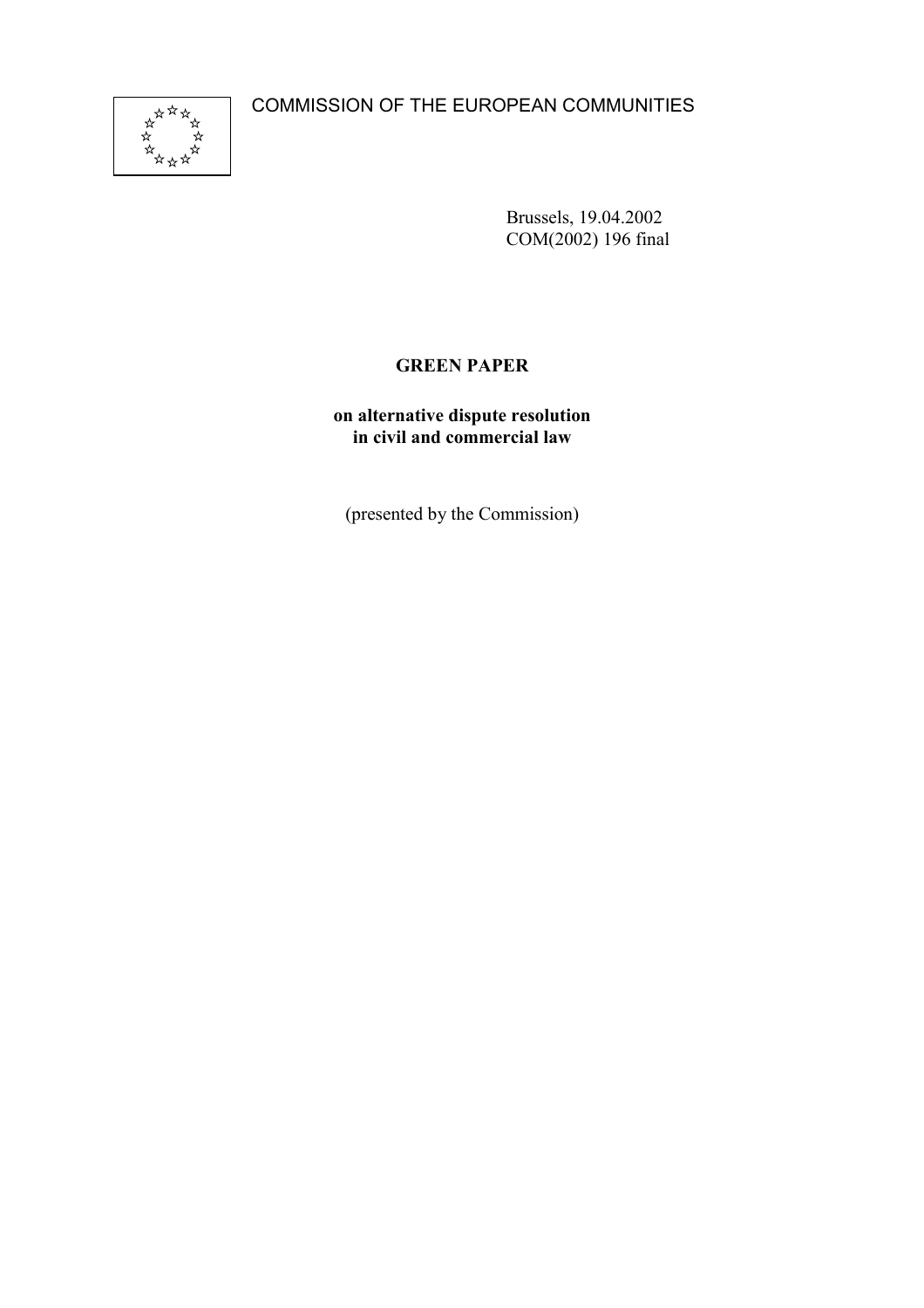# **TABLE OF CONTENTS**

| 1.    |                                                                                          |  |
|-------|------------------------------------------------------------------------------------------|--|
| 1.1   |                                                                                          |  |
| 1.2   |                                                                                          |  |
| 1.3   |                                                                                          |  |
| 1.4   |                                                                                          |  |
| 1.5   |                                                                                          |  |
| 1.6   |                                                                                          |  |
| 2.    |                                                                                          |  |
| 2.1   |                                                                                          |  |
| 2.1.1 |                                                                                          |  |
| 2.1.2 |                                                                                          |  |
| 2.2   |                                                                                          |  |
| 2.2.1 | Reaping the benefits of the initiatives taken in the field of consumer protection law 16 |  |
| 2.2.2 |                                                                                          |  |
| 2.2.3 |                                                                                          |  |
| 3.    |                                                                                          |  |
| 3.1   |                                                                                          |  |
| 3.2   |                                                                                          |  |
| 3.2.1 |                                                                                          |  |
|       |                                                                                          |  |
|       |                                                                                          |  |
| 3.2.2 |                                                                                          |  |
|       |                                                                                          |  |
|       |                                                                                          |  |
|       |                                                                                          |  |
| 3.2.3 |                                                                                          |  |
|       |                                                                                          |  |
|       |                                                                                          |  |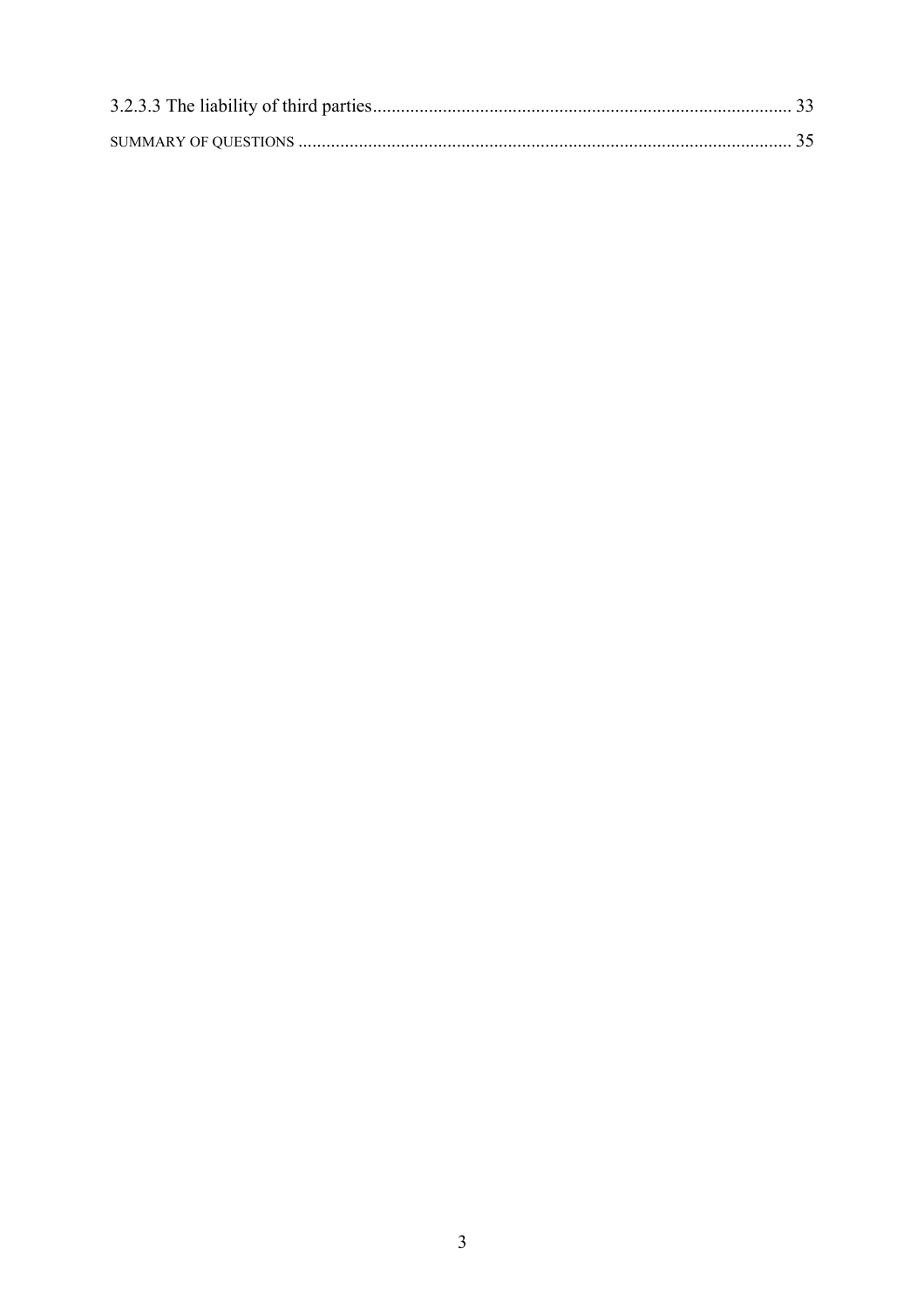#### **OBJECTIVE OF THE GREEN PAPER**

The purpose of this Green Paper is to initiate a broad-based consultation of those involved in a certain number of legal issues which have been raised as regards alternative dispute resolution in civil and commercial law.

Answers to specific questions and general comments can be sent, preferably by 15 October 2002, to the following address:

> European Commission Justice and Home Affairs Directorate-General Unit A3 - Judicial cooperation in civil matters Office LX 46 5/152 B-1049 Brussels Belgium Fax:  $+ 32$  2 299 64 57 E-mail: JAI-coop-jud-civil@cec.eu.int

The Commission intends to organise a public hearing on the subject early in 2003.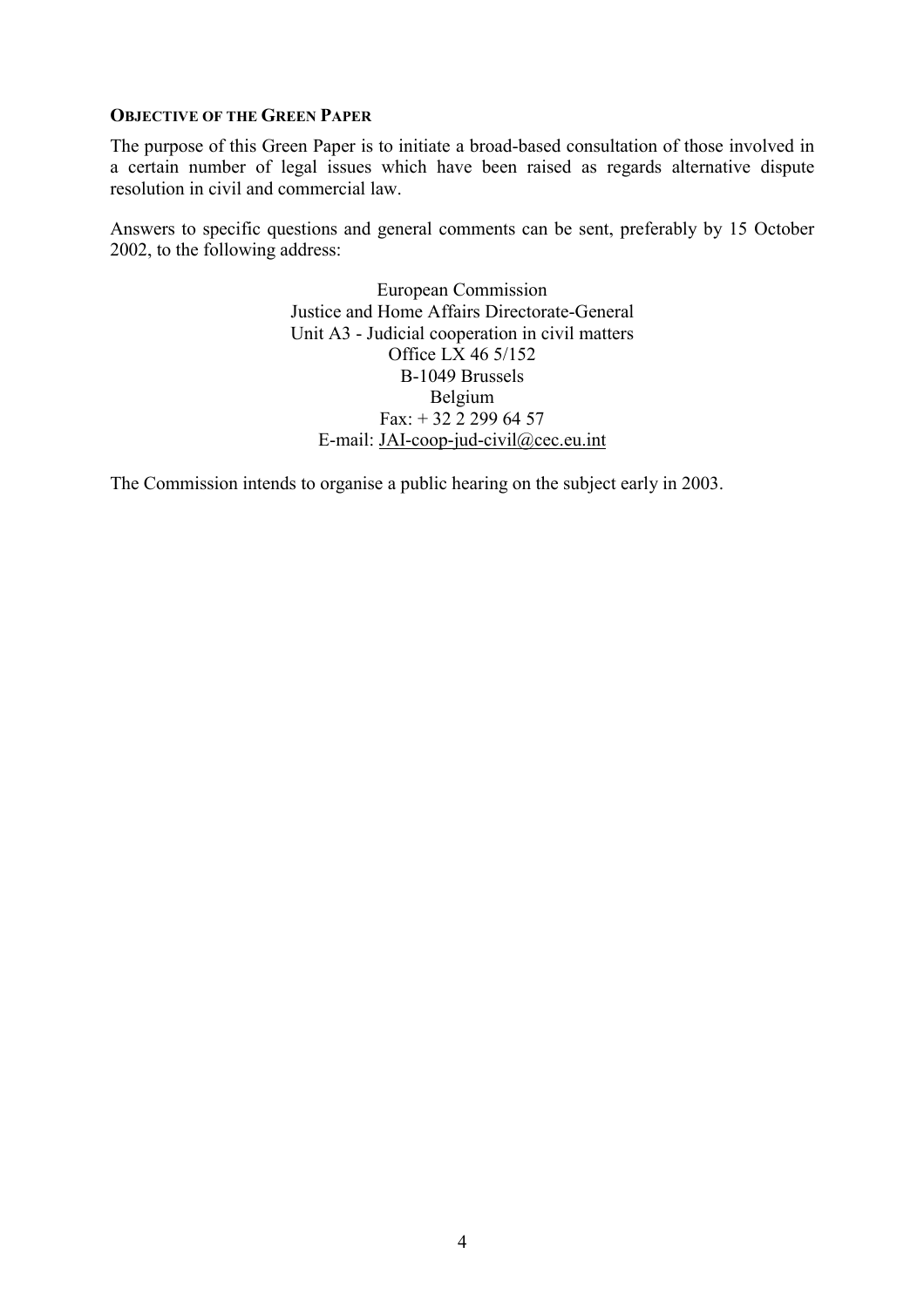#### **SUMMARY**

Growing interest is being shown in alternative dispute resolution (ADR) in the European Union, for three main reasons.

First, there has been the increasing awareness of ADR as a means of improving general access to justice in everyday life.

Second, ADR has received close attention from the Member States, many of which have passed legislation encouraging it.

Third, ADR is a political priority, repeatedly declared by the European Union institutions, whose task it is to promote these alternative techniques, to ensure an environment propitious to their development and to do what it can to guarantee quality. This political priority was specifically asserted in the context of the information society, where the role of new on-line dispute resolution (ODR) services has been recognised as a form of web-based cross-border dispute resolution.

This specific context explains the background to the political mandate for the preparation of this Green Paper. The Council asked the Commission to prepare a Green Paper taking stock of the current situation and launching broad consultations on the measures to be taken.

This Green Paper is an opportunity to familiarise the broadest possible public with ADR facilities and also to make the initiatives taken by the Member States and the Community more highly visible.

The purpose of consulting the public on the Green Paper is to ascertain the general opinion of all circles concerned and their reactions to the question put here.

These questions are primarily legal and concern the salient features of ADR processes such as ADR clauses in contracts, limitation periods, confidentiality constraints, the validity of consent given, the effectiveness of agreements generated by ADR processes, the training of third parties, their accreditation and the rules governing their liability.

The Commission plans to consider the views expressed as input for defining the general lines of its own policy to be conducted in the years ahead in its role as promoter of legislative and operational initiatives.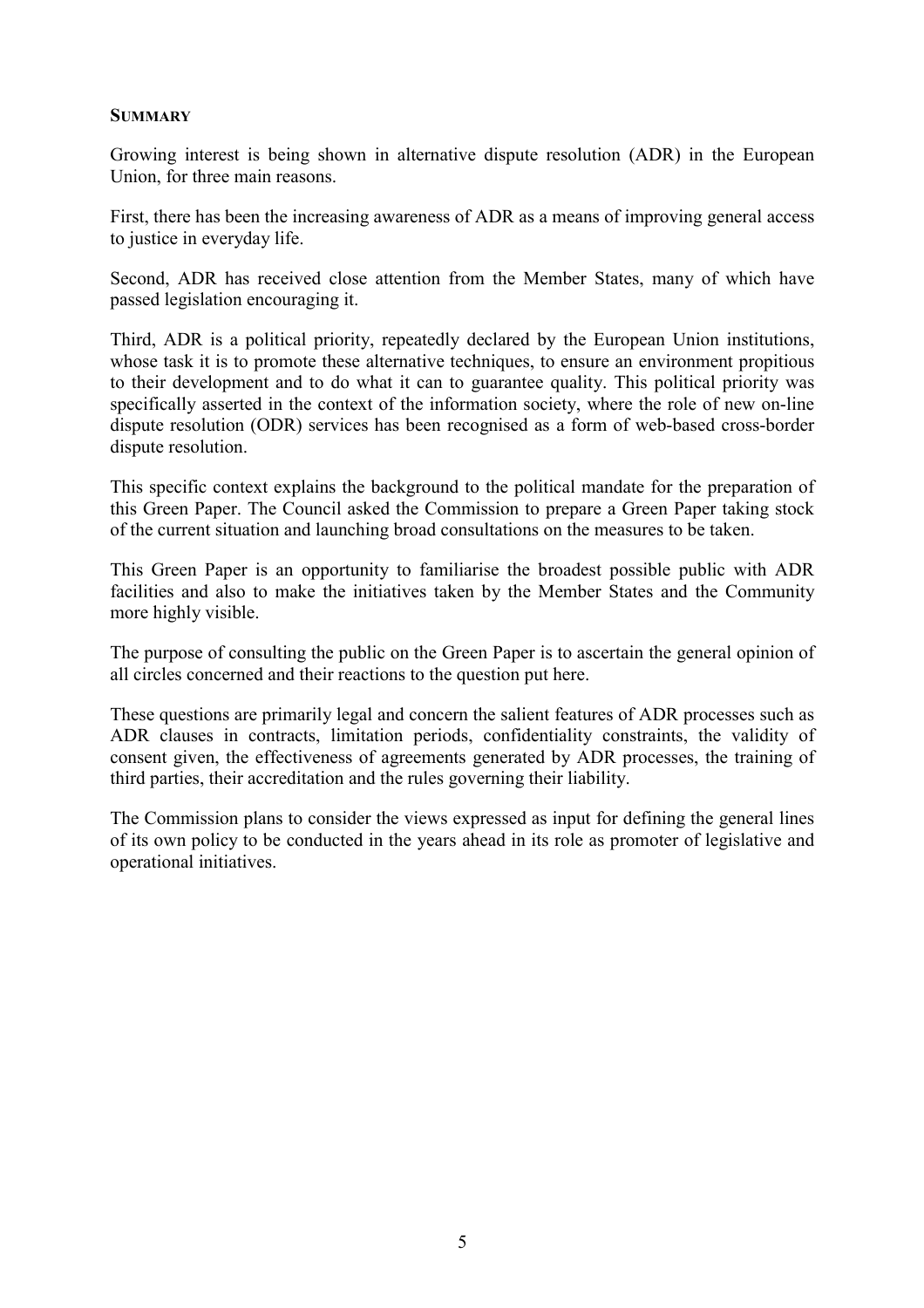#### **1. OVERVIEW**

 $\overline{a}$ 

#### **1.1 Wide variation**

- 1. In the last few years there have been developments in "alternative" means of settling or resolving disputes within Member States, even though it is generally agreed that they are very old. The specific advantages of these forms of private justice and the crisis affecting the effectiveness of justice have led to renewed interest in these methods of dispute resolution, which are more consensual than recourse to the courts or arbitration. Considerable efforts have been made in the Community to regulate their development, particularly in the information society context, in order to improve the trust that consumers and small and medium-sized businesses place in electronic commerce.
- 2. Alternative methods of dispute resolution, for the purposes of this Green Paper, are defined as out-of-court dispute resolution processes conducted by a neutral third party,<sup>1</sup> excluding arbitration proper.<sup>2</sup> The alternative methods of dispute resolution will therefore be referred to below by the acronym that is tending to be accepted universally in practice, i.e. "ADR".<sup>3</sup> This Green Paper is concerned only with ADR in civil and commercial matters, including employment and consumer law.<sup>4</sup>
- 3. Alternative dispute resolution governed by civil and commercial law can be subsumed under various categories which depend on specific legal arrangements. An initial distinction must be drawn between ADRs which are conducted by the court or entrusted by the court to a third party ("ADRs in the context of judicial proceedings"), and ADRs used by the parties to a dispute through an out-of-court procedure ("conventional ADRs"). A second distinction, which is equally fundamental in the view of the Commission, must

<sup>1</sup> This definition results in excluding the following procedures from the scope of this Green Paper:

expert opinions, which are not a method of dispute resolution, but a procedure involving recourse to an expert in support, for example, of a judicial or arbitration procedure.

<sup>-</sup> complaint handling systems made available to consumers by professionals. These procedures are not conducted by third parties, but by one of the parties to the dispute.

<sup>&</sup>quot;automated negotiation systems", which do not involve any human intervention, which are offered by providers of IT services. These systems are not dispute resolution procedures conducted by third parties but technical instruments designed to facilitate direct negotiations between the parties to the dispute.

<sup>&</sup>lt;sup>2</sup> Arbitration is closer to a quasi-judicial procedure than to an ADR as arbitrators' awards replace judicial decisions. Arbitration is the subject of a certain number of legislative instruments in the Member States and at international level, such as the 1958 New York Convention on the recognition and enforcement of foreign arbitration decisions http://www.uncitral.org/en-index.htm, or, within the framework of the Council of Europe, the 1966 European Convention providing a Uniform Law on Arbitration http://conventions.coe.int/Treaty/EN/cadreprincipal.htm.

<sup>&</sup>lt;sup>3</sup> The notions most commonly used in national practice and legislation, i.e. mediation and conciliation, will therefore not be used systematically in this Green Paper, but only in the context of a particular national legislation or of specific work by an international organisation.

<sup>&</sup>lt;sup>4</sup> This Green Paper does not cover questions relating to non-negotiable rights of public policy concern, such as certain provisions of the law of persons and the family, competition law and consumer law that cannot be put to ADR.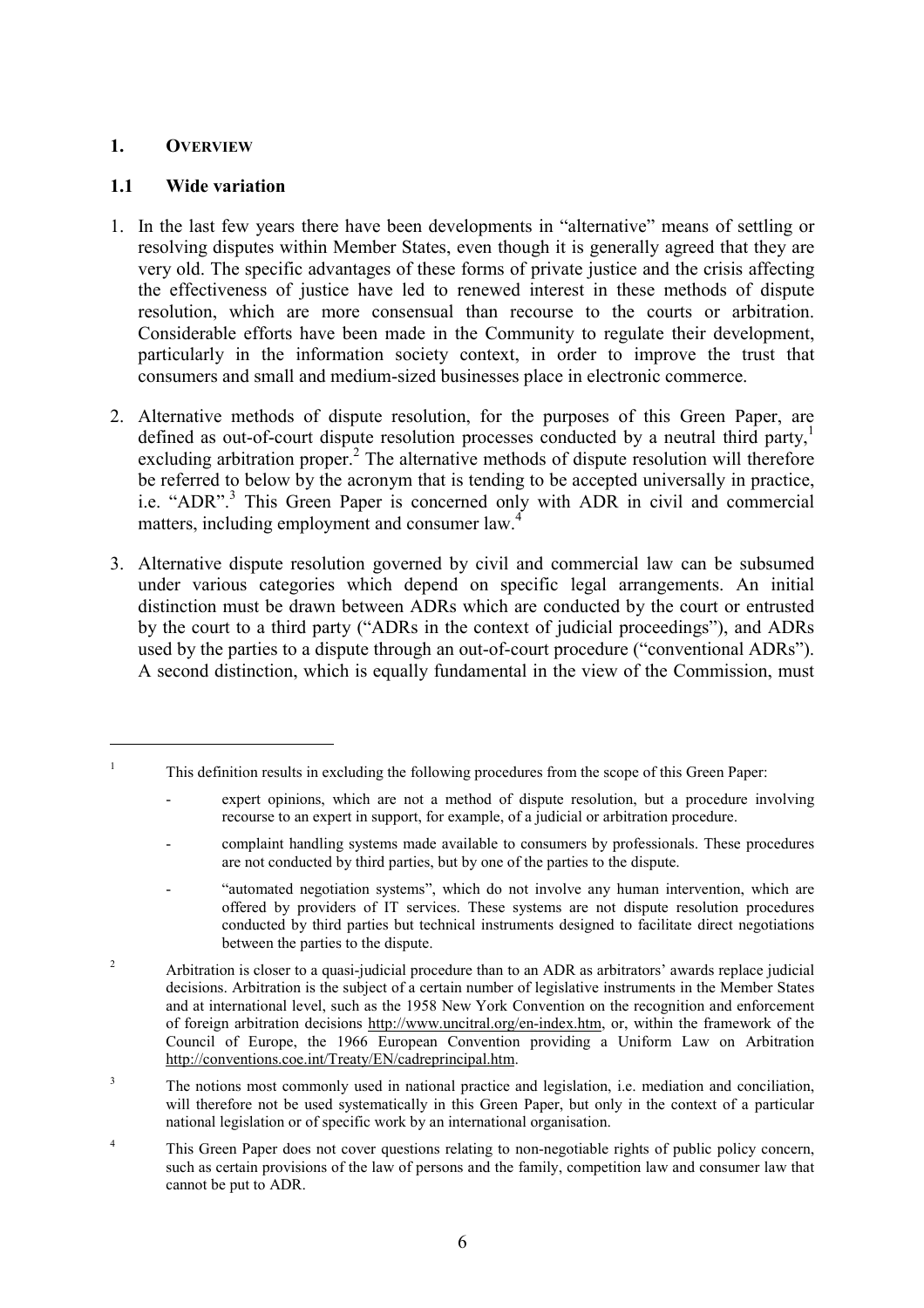be made between the different conventional ADRs. Following certain ADR procedures,<sup>5</sup> the third party or parties responsible for the procedure can be called upon to take a decision that is binding for one party or make a recommendation to the parties which they are free to follow or not.<sup>7</sup> In other ADR procedures, the third parties do not formally adopt a position on the possible means of resolving the dispute but simply help the parties come to an agreement.<sup>8</sup>

4. ADRs are not a new development but have in recent years become increasingly common and have been the focus of more and more attention by a number of observers. The proliferation of grass-roots initiatives<sup>9</sup> and the plethora of academic writings are a precious help for the public authorities in their task of monitoring and/or developing ADRs.

## **1.2 Wider access to justice**

- 5. One of the factors underpinning the development of ADR is of a practical and conjunctural nature. ADRs offer a solution to the problem of access to justice faced by citizens in many countries due to three factors: the volume of disputes brought before courts is increasing, the proceedings are becoming more lengthy and the costs incurred by such proceedings are increasing. And the quantity, complexity and technical obscurity of the legislation also help to make access to justice more difficult.
- 6. Cross-border disputes tend to result in even more lengthy proceedings and higher court  $\frac{10}{\pi}$  costs than domestic disputes.<sup>10</sup> With the completion of the internal market, the intensification of trade and the mobility of citizens, irrespective of the importance of the issue or the monetary value involved, disputes between citizens from different Member States and between persons residing in different Member States, amplified by the expansion of cross-border e-commerce, are steadily increasing, and the number of cross-border disputes being brought before the courts is increasing correspondingly. In addition to the practical problem of overworked courts, these disputes often raise complex issues which involve conflicts of laws and jurisdiction and practical difficulties of finance and language.

<sup>5</sup> These two types of ADR are the subject of Commission Recommendation 98/257/EC of 30 March 1998 concerning the principles applicable to the bodies responsible for the extrajudicial resolution of consumer disputes, OJ L 115, 17.4.1998, p. 31. This recommendation also covers arbitration.

<sup>&</sup>lt;sup>6</sup> As it is often the case with the Ombudsmen of clients created by certain professional sectors such as banks and insurance companies. The decisions of the Ombudsmen are binding on the companies affiliated to the system.

 $7 \text{ As is the case with the Consumer Complain Boards that operate in the Scandinavian countries.}$ 

<sup>&</sup>lt;sup>8</sup> This type of procedure, in the consumer field, is the subject of Commission Recommendation 2001/310/EC of 4 April 2001 on the principles applicable to the extrajudicial bodies charged with the consensual resolution of consumer disputes, OJ L 109, 19.4.2001, p. 56.

<sup>&</sup>lt;sup>9</sup> Many of these date back a long time, such as the establishment in 1994 of a European Economic Interest Grouping to network arbitration and mediation centres in France, Italy, Spain and the United Kingdom. This "European Network for Dispute Resolution" (ENDR) enjoyed financial support from the Community, managed by the Commission's Directorate-General XXIII (Small and Medium-sized Enterprises).

 $10$  On these questions, see in particular the information in the Commission Green Paper of 9 February 2000 "Judicial cooperation in civil matters: the problems confronting the cross-border litigant", COM(2000)51 final.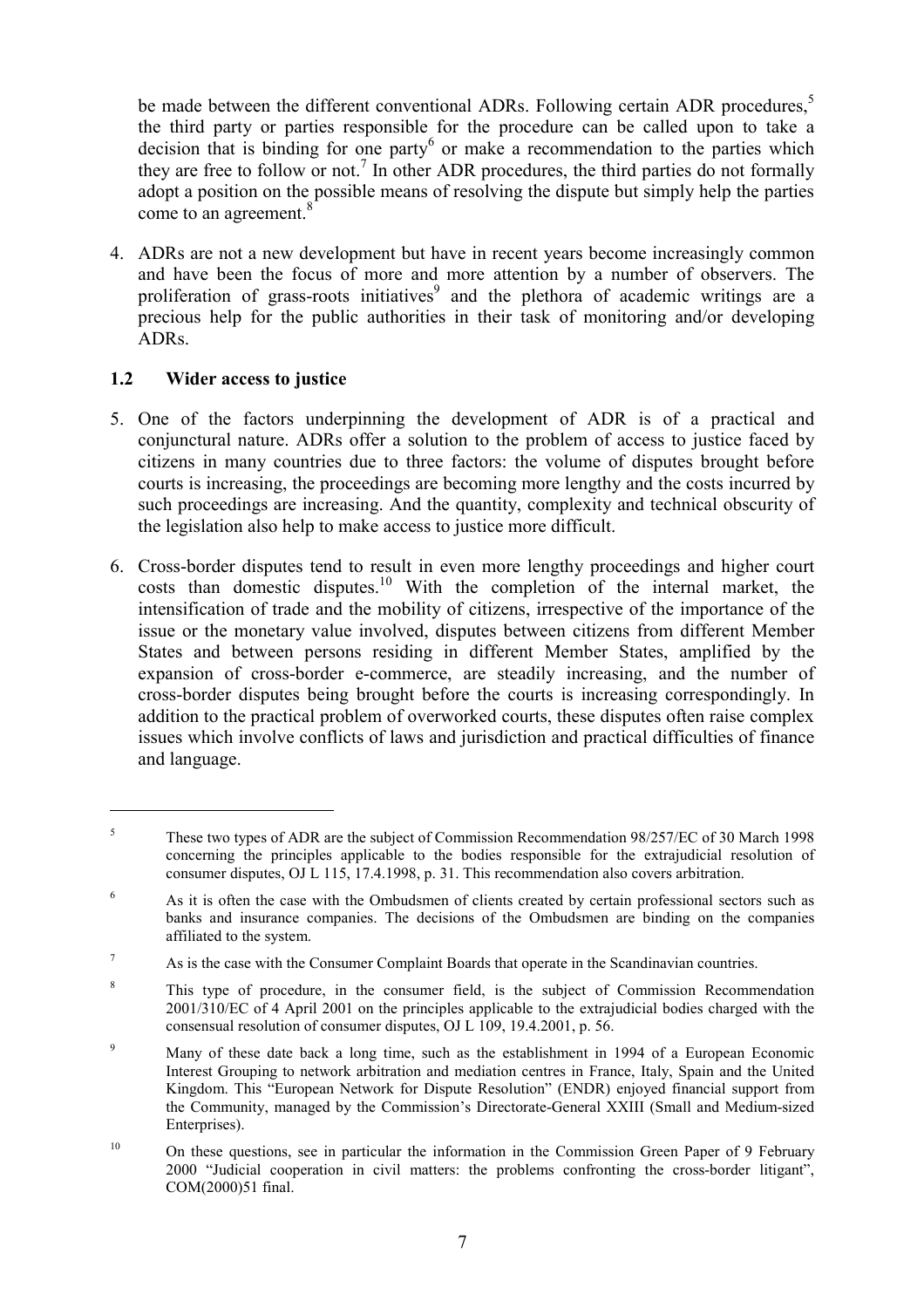- 7. Access to justice for all is a fundamental right enshrined in Article 6 of the European Convention for the Protection of Human Rights and Fundamental Freedoms. The right to valid remedies has been determined by the European Court of Justice to be general principle of Community  $law<sup>11</sup>$  and proclaimed as such by Article 47 of the Charter of Fundamental Rights of the European Union. Access to justice is an obligation which is met by the Member States through the provision of swift and inexpensive legal proceedings. Moreover, certain Member States have undertaken to modernise their legal system by simplifying referral procedures or by envisaging the possibility of taking legal action by electronic means. $12$
- 8. The European Union is endeavouring to facilitate access to justice through a series of measures such as the creation of an information system on easily accessible justice which is maintained and updated by a network of competent national authorities.<sup>13</sup> These efforts complement those already undertaken with a view to creating a European area of justice based on the principle of mutual recognition, such as the measures concerning the easing of exequatur procedures,  $\frac{14}{10}$  the initiatives aimed at doing away with the exequatur for uncontested credit, simplifying and accelerating the settlement of cross-border disputes concerning small claims.<sup>15</sup>
- 9. ADRs are an integral part of the policies aimed at improving access to justice. In effect, they complement judicial procedures, insofar as the methods used in the context of ADRs are often better suited to the nature of the disputes involved. ADR can help the parties to enter into dialogue where this was not possible before, and to come to their own assessment of the value of going to court.
- 10. It is worth highlighting the role of ADRs as a means of achieving social harmony. In the forms of ADR in which the third parties do not take a decision, the parties do not engage

<sup>11</sup> Case 222/84 *Johnston* [1986] ECR 1651 (judgment given on 15.5.1986).

<sup>&</sup>lt;sup>12</sup> This possibility, as regards small claims, is effective in Germany, Denmark, Finland and England. This information comes from the replies of the Member States to a questionnaire sent to them by the Commission in September 2000 on the legal procedures applicable to small claims.

<sup>&</sup>lt;sup>13</sup> Council Decision 2001/470/EC of 28 May 2001 establishing a European Judicial Network in civil and commercial matters, OJ L 174, 27.6.2001, p. 25. Under Article 14 of this Decision, an "Internet-based information system for the public" will be set in place and will in particular include information sheets, some of which will concern "alternative dispute-settlement possibilities, with an indication of the national information and advice centres of the Community-wide Network for the Extra-Judicial Settlement of Consumer Disputes".

<sup>&</sup>lt;sup>14</sup> Commission Communication to the Council and the European Parliament "Towards greater efficiency in obtaining and enforcing judgments in the European Union", COM(97)609 final, 26.11.1997. Council Regulation (EC) No 44/2001 of 22 December 2000 on jurisdiction and the recognition and enforcement of judgments in civil and commercial matters, OJ L 12, 16.1.2001, p. 1 (hereinafter the "Brussels I Regulation"). Except for Denmark, the Brussels I Regulation replaces the 1968 Brussels Convention on jurisdiction and the recognition and enforcement of judgments in civil and commercial matters (consolidated version in OJ C 27, 26.1.1998, p. 1).

<sup>&</sup>lt;sup>15</sup> See in particular on these questions the programme of measures of the Commission and the Council on the implementation of the principle of mutual recognition of decisions in civil and commercial matters, OJ C12, 15.1.2001, p. 1. The Commission intends to present during the first half of 2002 a proposal for a regulation for the creation of a European enforcement order for uncontested claims and a Green Paper to prepare new procedural legislation on money payments and for disputes concerning small claims. See the Commission Communication on the biannual update of the scoreboard to review progress on the creation of an area of "freedom, security and justice" in the European Union, COM(2001) 628 final, 30.10.2001.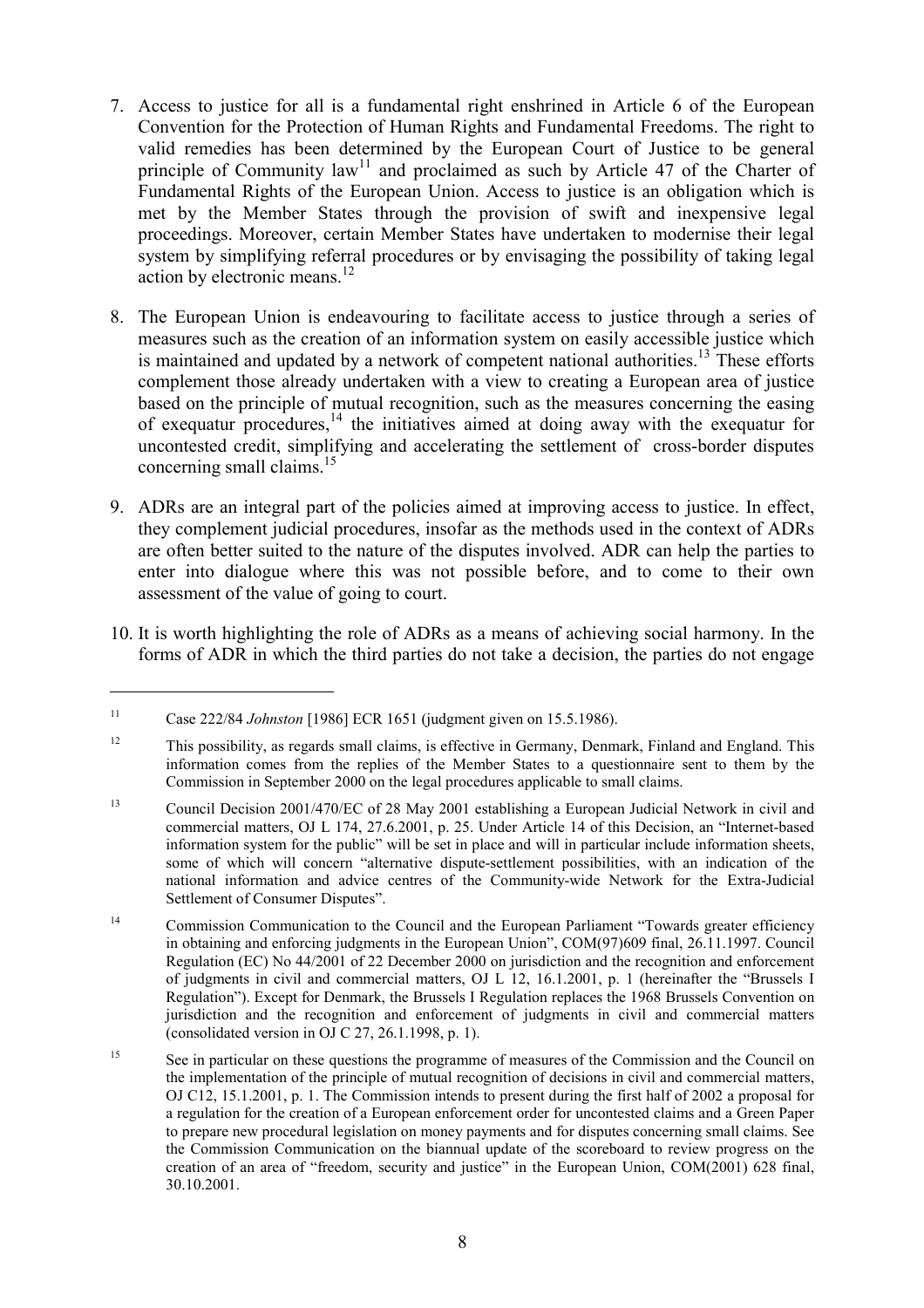in confrontation but rather in a process of rapprochement, and they themselves choose the means of resolving the dispute and play a more active role in this process in such a way that they themselves endeavour to find the solution best suited to them. This consensual approach increases the likelihood that, once the dispute is settled, the parties will be able to maintain their commercial or other relations.

- 11. ADRs are flexible, that is, in principle the parties are free to have recourse to ADRs, to decide which organisation or person will be in charge of the proceedings, to determine the procedure that will be followed, to decide whether to take part in the proceedings in person or to be represented and, finally, to decide on the outcome of the proceedings.
- 12. The cost of ADRs is of course an essential factor that must be taken into account. As a general rule, the cost is borne by the parties. However, the parties may not have to pay the costs connected with ADRs. For one thing, it may be that the third parties responsible for ADRs are not paid,<sup>16</sup> and it may be that the operating costs of the bodies responsible for ADR are paid by the public authorities,  $^{17}$  or by professional organisations,  $^{18}$  or one and/or other party may be entitled to legal aid.
- 13. Certain Member States provide legal aid to cover the costs connected with ADRs and any costs for legal representation.<sup>19</sup> The Commission has already taken the initiative to harmonise the legislation of the Member States on this point in its draft Council directive on the approximation of certain laws, regulations and administrative provisions of the Member States on legal aid and other financial aspects of civil proceedings.<sup>20</sup> Article 16 of this draft directive stipulates that "Legal aid shall be granted in cases where disputes are settled via extra-judicial procedures, if the law makes provision for such procedures or if the parties to the dispute are ordered by the court to have recourse to them."

#### **1.3 A political priority**

 $\overline{a}$ 

14. The European Council has repeatedly stressed the importance it attaches to alternative means of settling cross-border disputes, in particular at Vienna in December 1998<sup>21</sup> and then in Tampere in October 1999 at a meeting devoted to the creation of an "area of freedom, security and justice within the European Union".<sup>22</sup>

<sup>&</sup>lt;sup>16</sup> For example, in France, the justice conciliators.

<sup>&</sup>lt;sup>17</sup> For example, in Ireland, the family mediation service.

<sup>&</sup>lt;sup>18</sup> For example, in Sweden, the office for damage attributable to road traffic, whose operating costs are covered by automobile insurance companies.

<sup>&</sup>lt;sup>19</sup> For example, in France, legal aid can be granted to pay the fees of the lawyer who conducts transactional negotiations.

<sup>20</sup> Proposal presented on 18 January 2001, COM(2001) 13 final.

<sup>&</sup>lt;sup>21</sup> Paragraph 83 of the Presidency Conclusions http://ue.eu.int/en/Info/eurocouncil/index.htm: "The European Council endorses the Council and Commission action plan on how best to implement the provisions of the Treaty of Amsterdam on an area of freedom, security and justice", OJ C 19, 23.1. 1999, p.1. Paragraph 41(b) of the action plan states: "examine the possibility of drawing up models for non-judicial solutions to disputes with particular reference to transnational family conflicts. In this context, the possibility of mediation as a means of solving family conflicts should be examined". Conclusions of European Councils can be consulted at http://ue.eu.int/en/Info/eurocouncil/index.htm.

<sup>&</sup>lt;sup>22</sup> Paragraph 30 of the Presidency conclusions http://ue.eu.int/en/Info/eurocouncil/index.htm: "Alternative, extrajudicial procedures should also be created by Member States."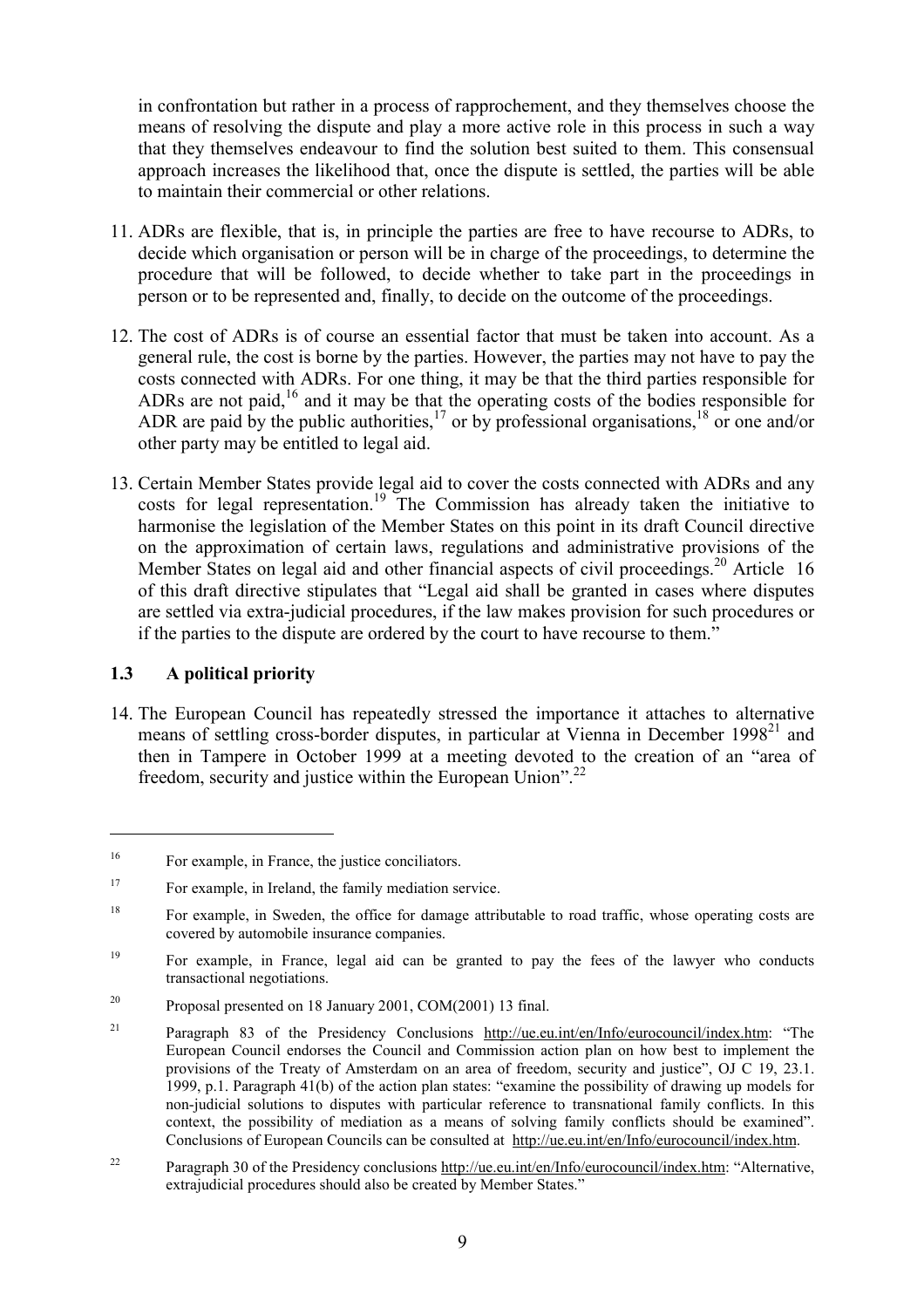15. At the Lisbon European Council in March 2000 devoted specifically to "Employment and the Information Society", the European Council invited the "Commission and the Council to consider how to promote consumer confidence in electronic commerce, in particular through alternative dispute resolution systems".23 This objective was reaffirmed at the European Council at Santa Maria da Feira in June 2000 when the "e-Europe 2002 Action Plan<sup>324</sup> was approved. And in the employment relations field, the Brussels (Laeken) European Council in December 2001 "stresses the importance of preventing and resolving social conflicts, and especially trans-national social conflicts, by means of voluntary mediation mechanisms …".<sup>25</sup>

#### **1.4 A topical issue**

- 16. ADRs were very much on the agenda during the recent legislative debates concerning electronic commerce, in particular in connection with certain discussions at European<sup>26</sup> and global <sup>27</sup> levels on the issues raised by conflicts of jurisdiction in the field of consumer litigation.<sup>28</sup>
- 17. These debates were in line with Article 17 of the Directive on electronic commerce adopted in June  $2000$ ,<sup>29</sup> which stipulates that "the Member States should ensure their legislation does not hamper the use of out-of-court schemes available under national law, for dispute settlement, including appropriate electronic means". The Member States are also invited under the terms of this article 17 to encourage "the bodies responsible for the out-of-court settlement … to operate in a way which provides adequate procedural guarantees for the parties concerned".

<sup>23</sup> Paragraph 11 of the Presidency conclusions

<sup>&</sup>lt;sup>24</sup> Paragraph 22 of the Presidency conclusions and the eEurope action plan http://europa.eu.int/information\_society/eeurope/action\_plan/index\_en.htm

<sup>&</sup>lt;sup>25</sup> Paragraph 25 of the Presidency conclusions.<br><sup>26</sup> Debates preceding the adoption of the above-mentioned Brussels I Regulation.

<sup>&</sup>lt;sup>27</sup> Debates in the context of the negotiations within the Hague Conference on Private International Law on a draft international convention on jurisdiction and the recognition of foreign judgments http://www.hcch.net/f/workprog/index.html

<sup>28</sup> Apart from questions related to e-commerce, the role of ADRs has been highlighted directly or indirectly in a number of Community instruments. The Commission devotes considerable space to them in its second report on the implementation of Council Directive 85/374/EEC (the product liability Directive), COM(2000) 893 final. ADRs are expressly referred to in Article 10 of Directive 97/5/EC on cross-border credit transfers (OJ L 43, 14.2.1997, p. 25), Article 11 of Directive 97/7/EC on the protection of consumers in respect of distance contracts (OJ L 144, 14.6.1997, p. 19), Article 12 of the proposal for a Directive concerning the distance marketing of consumer financial services (COM(1998) 468 final) and Article 9 of the proposal for a Directive on insurance mediation (COM(2000) 511 final. Regarding disputes between firms, see also Articles 18 and 19 of the Common Position (EC) No 38/2001 of 17 September 2001 adopted by the Council, acting in accordance with the procedure referred to in Article 251 of the Treaty establishing the European Community, with a view to adopting a European Parliament and Council Directive on a common regulatory framework for electronic communications networks and services (Framework Directive) (OJ C337, 30.11.2001, p. 34).

<sup>&</sup>lt;sup>29</sup> Directive 2000/31/EC of 8 June 2000 concerning certain judicial aspects of the services of the information society, and in particular electronic comments, within the internal market, OJ L 178, 17.7.2000, p. 1. Furthermore, Article 17 encourages ADR bodies to organise a certain feedback to the Commission. Their role would therefore extend beyond implementation to allow the public authorities, where appropriate, to adapt their legal policy.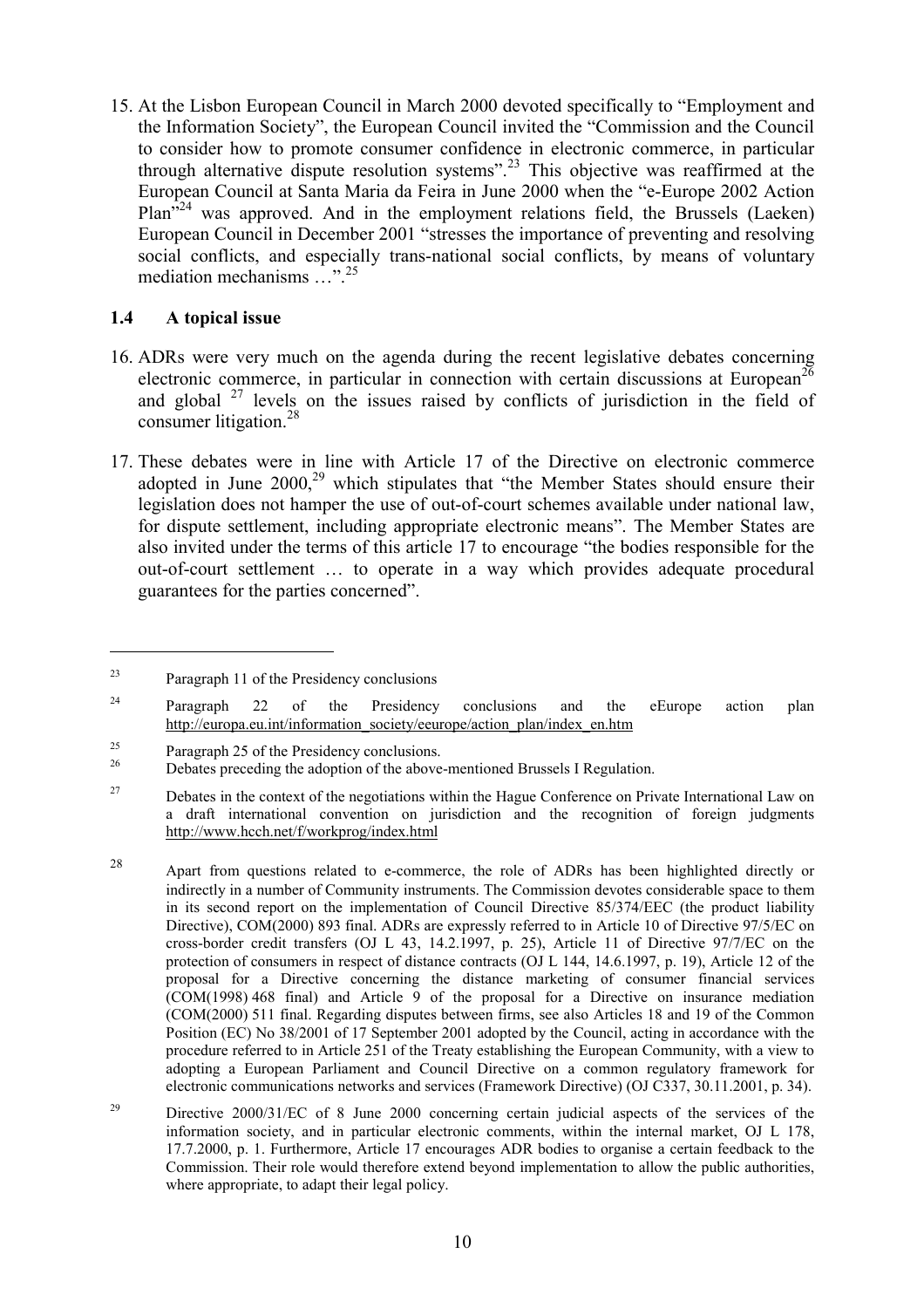- 18. In its opinion on the draft Brussels I Regulation in September 2000, the European Parliament proposed going further with ADRs in certain conditions and making binding on consumers clauses in which the consumer and the operator agree in their contract that any dispute must be referred to a system of extrajudicial dispute resolution which is approved under the terms of a plan approved by the Commission. Parliament also proposed to make enforceable the settlements obtained within the framework of such alternative dispute resolution schemes.<sup>30</sup>
- 19. The "Brussels I" Regulation adopted by the Council in December 2000 does not include these amendments of Parliament. However, at the time of the adoption of this Convention, the Council and the Commission highlighted the useful complementary role of ADRs, in particular with regard to electronic commerce. $31$

#### **1.5 An international dimension**

- 20. The work being done in the Community obviously incorporates the international dimension in that they do not regard only nationals of the Member States of the European Union as potential subjects of ADRs. ADRs are also on the agenda of a number of intergovernmental organisations:
	- The Council of Europe adopted a recommendation in 1998 on family mediation,  $32$  and is currently drawing up a draft recommendation on civil mediation.<sup>33</sup> These projects, in which the Member States and the countries applying to join the European Union are participating, are being followed with very great interest by the Commission. The present Green Paper takes full account of these initiatives undertaken by the Council of Europe.
	- The United Nations Commission on International Trade Law, for its part, is drawing up model legislative provisions concerning commercial conciliation.<sup>34</sup>
	- ADRs (in connection with electronic commerce) are also mentioned directly or indirectly in the work of the Organisation for European Cooperation and Development, $35$  and they are mentioned in context with the negotiations under way within the Hague Conference on Private International Law on a draft international convention on jurisdiction and the recognition of foreign judgments.<sup>36</sup>

<sup>36</sup> http://www.hcch.net/f/workprog/index.html

<sup>&</sup>lt;sup>30</sup> OJ C 146 of 17 May 2001, p. 94. See also the reactions of the Commission to these different points in its amended proposal presented on 26 October 2000, COM(2000)689 final.

<sup>&</sup>lt;sup>31</sup> Joint declaration of the Council and the Commission concerning Articles 15 and 73 of the Regulation in the minutes of the Council meeting of 22 December 2000 which adopted this regulation. The Declaration can be consulted at http://europe.eu.int/comm/justice\_home/unit/civil\_en.htm

<sup>32</sup> Recommendation n° R(98)1 http://cm.coe.int/ta/rec/1998/f98r1.htm

<sup>33</sup> Work of the Committee of experts on the efficiency of justice http://www.legal.coe.int/civilandcommercial

<sup>34</sup> Work of the working group on arbitration http://www.uncitral.org/fr-index.htm

<sup>&</sup>lt;sup>35</sup> Council Recommendation concerning the guidelines governing the protection of consumers in the context of electronic commerce http://www.oecd.org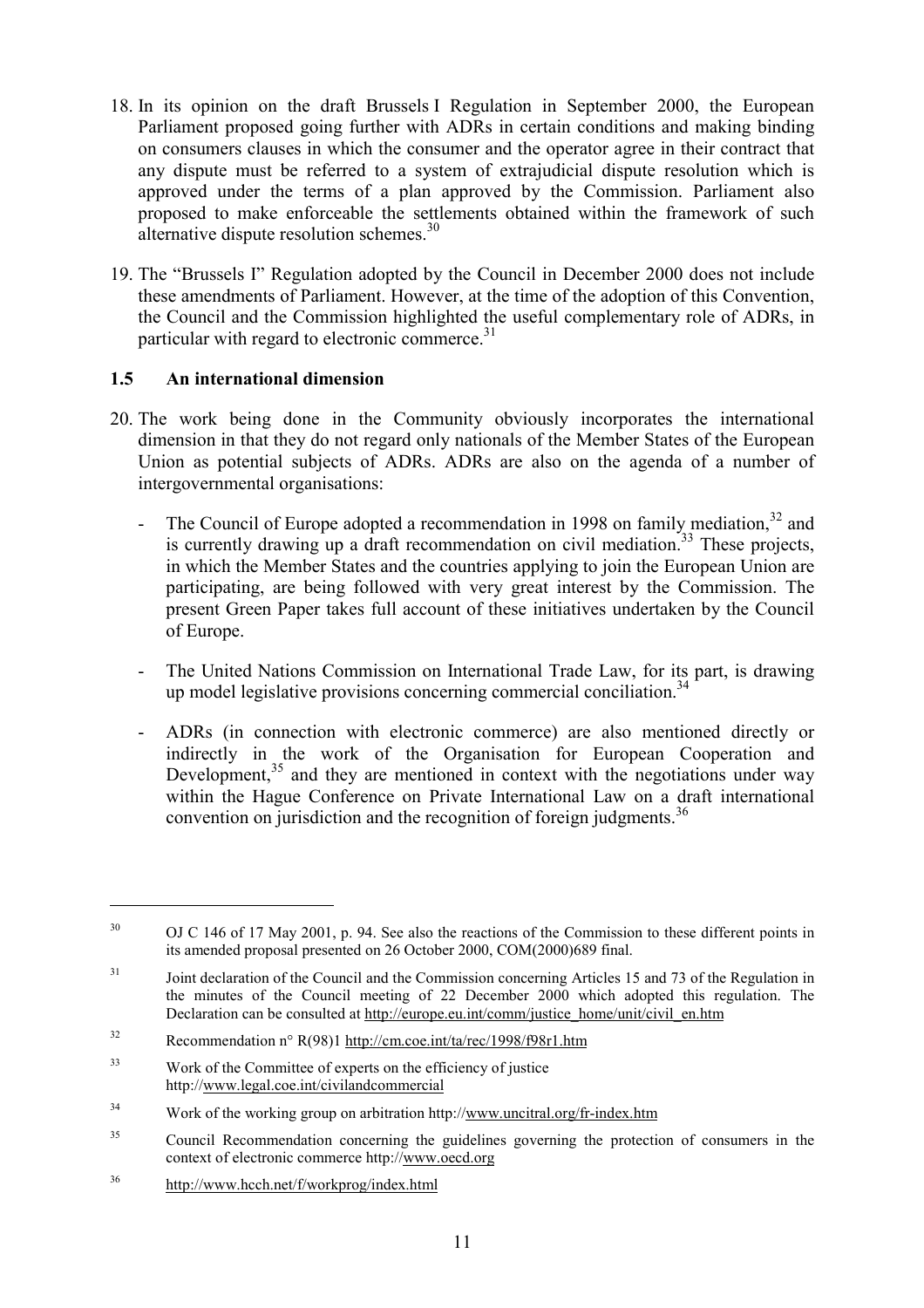- 21. ADRs in the field of electronic commerce are the subject of recommendations issued by a number of international non-governmental organisations whose work is being closely followed by the Commission, such as the GBDe (Global Business Dialogue on e-commerce<sup>37</sup>), the TABD (Transatlantic Business Dialogue<sup>38</sup>) and the TACD (Transatlantic Consumer Dialogue<sup>39</sup>).
- 22. ADRs (in the field of civil and commercial law) are the subject of major projects in a number of third countries:
	- The countries applying to join the European Union are just as keenly aware as the Member States of the importance of developing ADRs within the framework of their own reflections on ways to improve access to justice, as shown by their active involvement in the above-mentioned work of the Council of Europe.
	- The USA has a long and rich experience of ADRs in various forms, which have been able to develop because they were supported by the court system. Most US States have adopted Mediation Acts in different areas. The plethora of such Acts adopted by the States has prompted the National Conference of Commissioners on Uniform State Laws to draw up a uniform Mediation Act. $40$
	- In Canada, work began in August 2000 within the framework of the Uniform Law Conference to assess the need to draw up a uniform law on mediation.<sup>41</sup>
	- In Japan, general legislative work on ADRs is among the recent recommendations adopted in June 2001 by the Justice System Reform Council.<sup>42</sup>

#### **1.6 A pivotal mandate**

23. This overview of ADRs highlights the need to draw up a detailed inventory of the various initiatives and projects undertaken by the Member States and by the European Union and to reflect on the legal issues raised in terms of the quality of ADRs. The Ministers of Justice of the Fifteen have therefore decided to begin work at the level of the European Community on ADRs governed by civil and commercial law. In May 2000 they invited the Commission to gather information on the situation within the Member States as regards the alternative methods of resolving cross-border disputes governed by civil and commercial law. Based on this information, the Commission was invited to draw up and present a Green Paper to outline the current situation and initiate a broad consultation with a view to laying the groundwork for practical measures.<sup>43</sup>

<sup>37</sup> http://www.gbde.org

<sup>38</sup> http://www.tabd.com

<sup>39</sup> http://www.tacd.org

<sup>&</sup>lt;sup>40</sup> http://www.nccusl.org This draft uniform Act was completed on 16 August 2001.

<sup>41</sup> http://www.chlc.ca/fr

<sup>42</sup> http://www.kantei.go.jp/foreign/judiciary/2001/0612report.html

<sup>43</sup> Conclusions of the Justice and Home Affairs Council of 29 May 2000, http://ue.eu.int/newsroom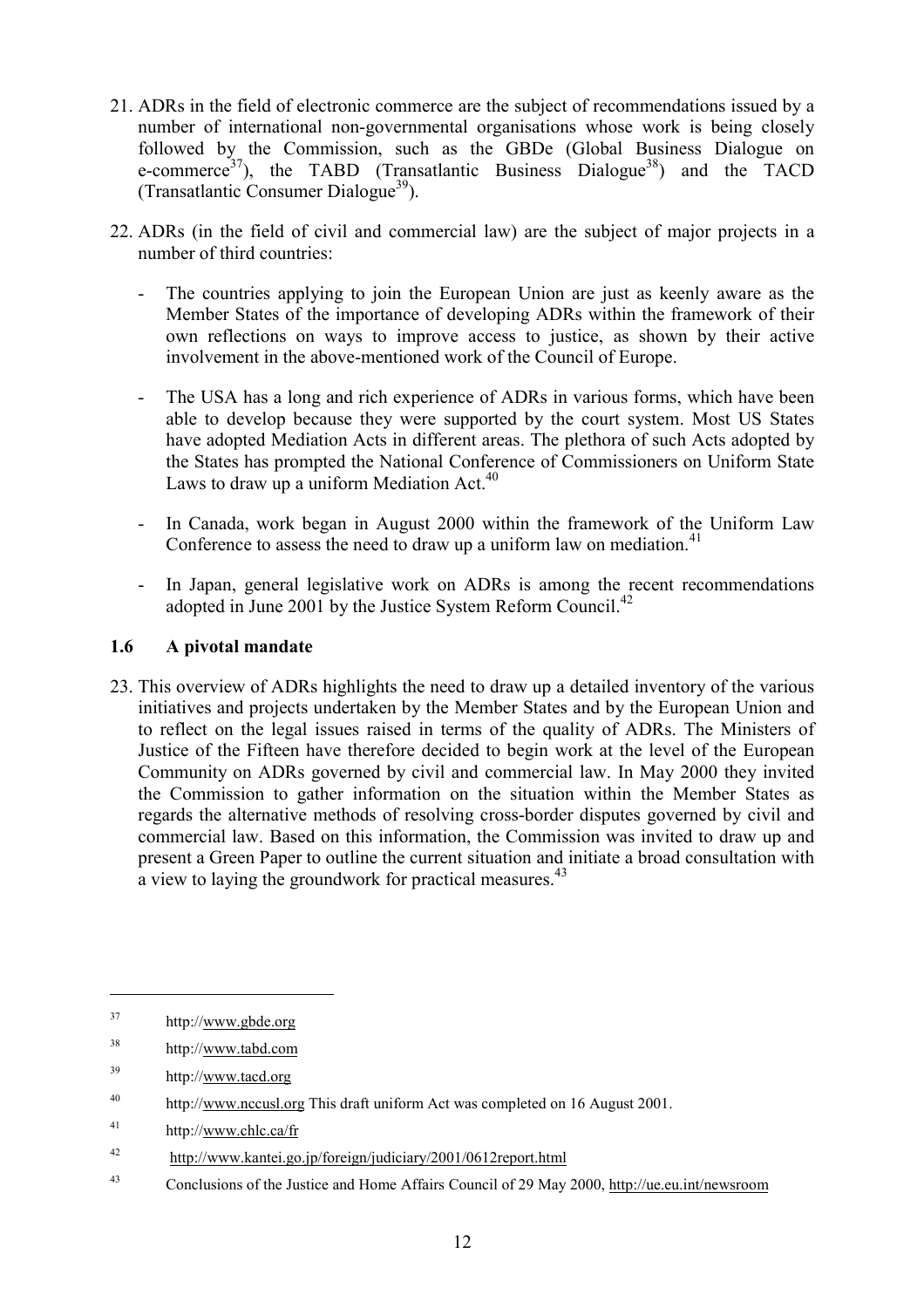#### **2. REAPING THE BENEFITS OF WORK ALREADY UNDERTAKEN**

24. The Commission was invited by the Council to draw up an inventory of ADRs in the Member States and in the European Union. To be effective, any analysis of ADRs should be based on the work already undertaken. The Commission compiled the information on this work on the basis of the replies to a questionnaire addressed to the Member States<sup>44</sup> and studies on ADRs.<sup>45</sup>

#### **2.1 In the Member States**

- 25. The Member States do not have detailed framework regulations on ADRs.<sup>46</sup> Nonetheless, a number of general studies have been undertaken to this end in Denmark, $47$  in Italy, $48$  in Austria<sup>49</sup> and in Portugal<sup>50</sup>. This work might yield a definition of the status of ADRs and lead to the introduction of the possibility of recourse to ADRs in civil procedure law.
- 26. Certain Member States have taken sectoral initiatives to promote ADRs by creating consultative authorities on ADRs, <sup>51</sup> by providing financing for ADR structures, <sup>52</sup> by

- <sup>46</sup> Some regional legislation has been enacted, for instance in North Rhine Westphalia: http://www.streitschlichtung.nrw.de
- <sup>47</sup> In Denmark, the Standing Committee on Procedural Law ("Retsplejerådet") carries out work with a view to a general reform of the Code of Civil Procedure. The first report, which was presented in spring 2001, includes a description of the existing extrajudicial procedures in civil matters. The Retsplejerådet is currently continuing its work looking into ways of improving coordination between ADRs and procedures before the courts.
- <sup>48</sup> Italian bill drawn up in spring 2000 (schema di disegno di legge recante norme per l'accesso alla giustizia civile, per la risoluzione consensuale delle controversie e per l'abbreviazione dei tempi del processo civile).
- <sup>49</sup> Mediation Act (Mediationgesetz) currently being discussed.
- <sup>50</sup> The public consultation of the Portuguese Ministry of Justice on the "resolução alternativa de litígios" led to the Justices of the Peace and Ombudsman Act (No 78/2001 of 13 July 2001).
- <sup>51</sup> See for example the setting-up in France by decree of 8 October 2001 of the "national consultative" council on family mediation", which is charged with "proposing all measures that may be useful in encouraging the organisation of family mediation and promoting their development. To this end, it is looking into the scope of application of family mediation, the training of family mediators and the ethical rules, the evaluation of practices and the effect of mediation, in particular on the need to maintain links within the family" http://www.justice.gouv.fr/presse/com091001.htm
- <sup>52</sup> For example, in the Scandinavian countries, the Consumer Complaint Boards are financed directly by the national budget.

<sup>&</sup>lt;sup>44</sup> Ouestionnaire on the alternative methods of dispute resolution governed by civil and commercial law, prepared by the Portuguese Presidency of the Council of the European Union in June 2000.

<sup>&</sup>lt;sup>45</sup> Study carried out by professional associations involved in ADRs in the commercial field who received European financial support for this work under the Grotius programme. The description of this project – MARC 2000 – can be consulted under the reference GR/2000/136 at the following address: http://europa.eu.int/comm/justice\_home/pdf/grotius2000.pdf

The Grotius programme was set up by the Council Joint Action of 28 October 1996 on a programme of incentives and exchanges for legal practitioners, OJ L 287, 8.11.1996, p. 3. This programme, which expired in 2000 and was renewed in 2001 (Council Regulation of 12 February 2001, OJ L 43, 14.2.2001, p. 1), should be recast for 2002-2006 (proposal for a Regulation establishing a general framework for Community activities to facilitate the implementation of a European judicial area in civil matters, OJ C 213 E, 31.7.2001, p. 271).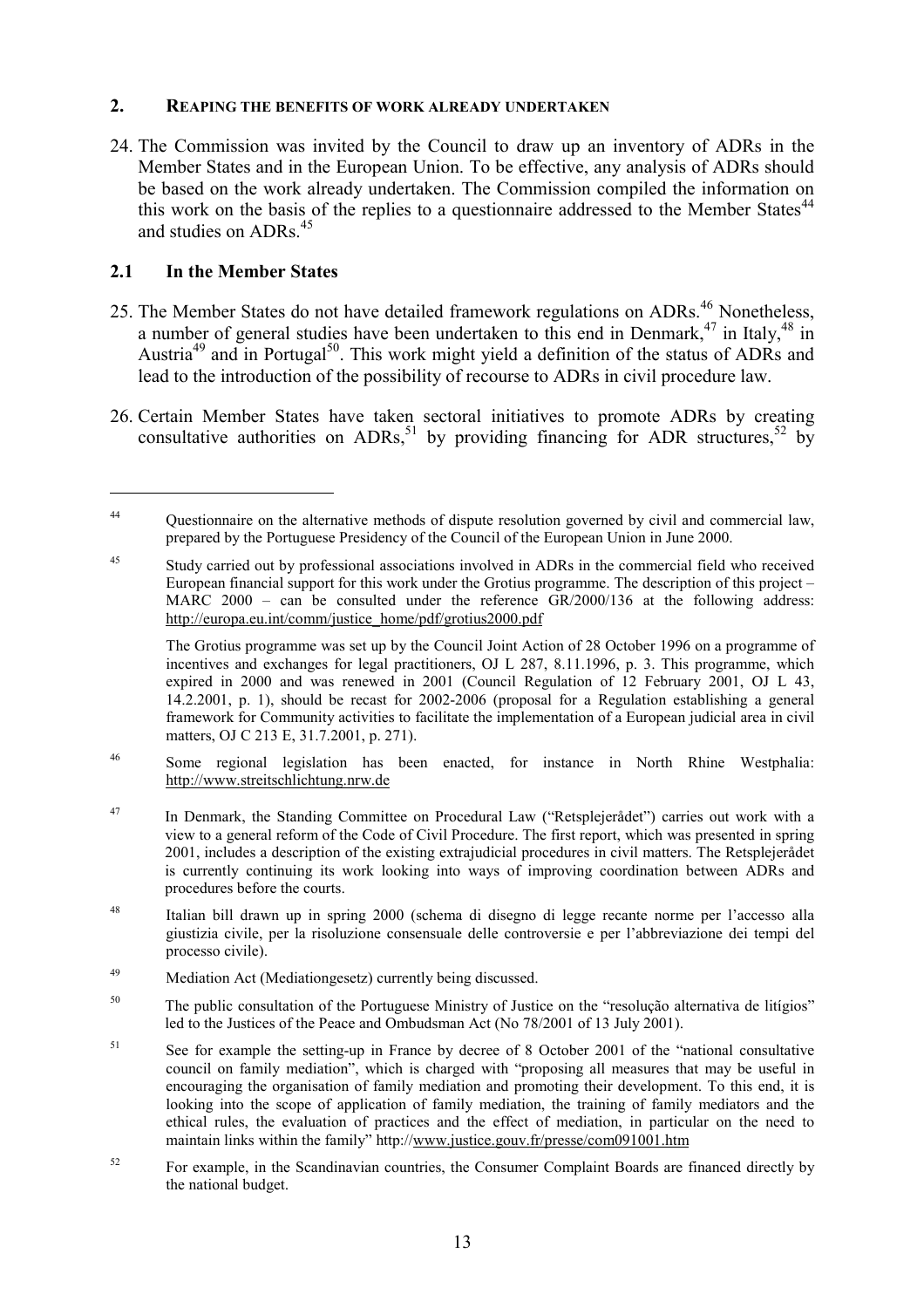implementing vocational training programmes, $53$  and by disseminating information to the general public on ADRs. Sometimes, the work envisaged consists in amending national legislation to take more account of the specific nature of  $\triangle$ DRs.<sup>54</sup>

## **2.1.1 ADRs in the context of court proceedings**

- 27. As regards ADRs conducted by a court, the Member States' codes of civil procedure allow for the possibility of seising a judge principally concerned with conciliation,  $55$  make conciliation the compulsory phase of the procedure<sup>56</sup> or explicitly encourage judges to intervene actively in the search for an agreement between the parties.<sup>57</sup> These specific missions entrusted to judges, which are not necessarily among their usual functions, must therefore be accompanied by suitable training programmes.
- 28. ADRs entrusted by the court to a third party are the subject of general regulations or draft regulations in most Member States. These range from the possibility of recourse to ADRs (for example in Belgium<sup>58</sup> and in France<sup>59</sup>) to the encouragement (in Spain,<sup>60</sup> in Italy,<sup>61</sup> in Sweden<sup>62</sup> and in England and Wales<sup>63</sup>) and even the prior obligation to have recourse to

<sup>53</sup> For example, in Portugal, the Ministry of Justice presented on 30 October 2001 a protocol on the training of justices of the peace and ombudsmen: http://www.mj.gov.pt

<sup>&</sup>lt;sup>54</sup> For example, in Germany, the law gives advocates a monopoly as regards the provision of legal services. A court was called upon to consider that ADRs are legal services and are under the monopoly of the jurists. The authorities are considering a change to the texts that would mean that ADRs would no longer be under the monopoly of the advocates.

<sup>55</sup> For example, in Italy, the position of "justice of the peace", whose jurisdiction is defined by article 322 of the Code of Civil Procedure. In Greece, the conciliatory intervention of the justice of the peace is governed by article 209 of the Code of Civil Procedure. In Belgium, article 731 of the Judicial Code provides for general jurisdiction for first judges who can be seised by an application for conciliation.

<sup>56</sup> For example, in Finland, in all civil actions the judge must first obtain an arrangement between the parties.

<sup>&</sup>lt;sup>57</sup> In Germany, in accordance with section 279 ZPO (Code of Civil Procedure), the court must favour the search for an amicable solution throughout the procedure. In France, article 21 of the new Code of Civil Procedure stipulates that it is the responsibility of the judge to reconcile the parties.

<sup>58</sup> Article 665 of the Judicial Code, introduced by the law on family mediation of 21 January 2001, allows the judge, at the joint request of the parties or at his own initiative but with the agreement of the parties, to appoint a mediator.

<sup>59</sup> See articles 131-1 to 131-15 of the new Code of Civil Procedure on judicial mediation.

 $60$  Articles 414 and 415 of Act No 1/2000, which came into force on 9 January 2001, stipulates that the judge must intervene to invite the parties, at the start of the "ordinary" procedure, to a conciliation or transaction once their respective claims have been expressed.

<sup>&</sup>lt;sup>61</sup> Articles 183, 185 and 350 of the Code of Civil Procedure stipulates that the judge must take all measures to assess in practice whether the necessary conditions are present to extinguish the judgment in hand by a document establishing the effective reconciliation of the parties.

<sup>&</sup>lt;sup>62</sup> Pursuant to chapter 42, section 17, of the Code of Procedure, the court must take all measures to allow the dispute to be resolved amicably.

 $63$  Pursuant to Rules 26.4 and 44.5 of the Civil Procedure Rules for England and Wales, which came into force on 26 April 1999, the court may suspend a case to allow the parties to have recourse to mediation. The courts can order the parties to make financial penalty payments if they refuse mediation.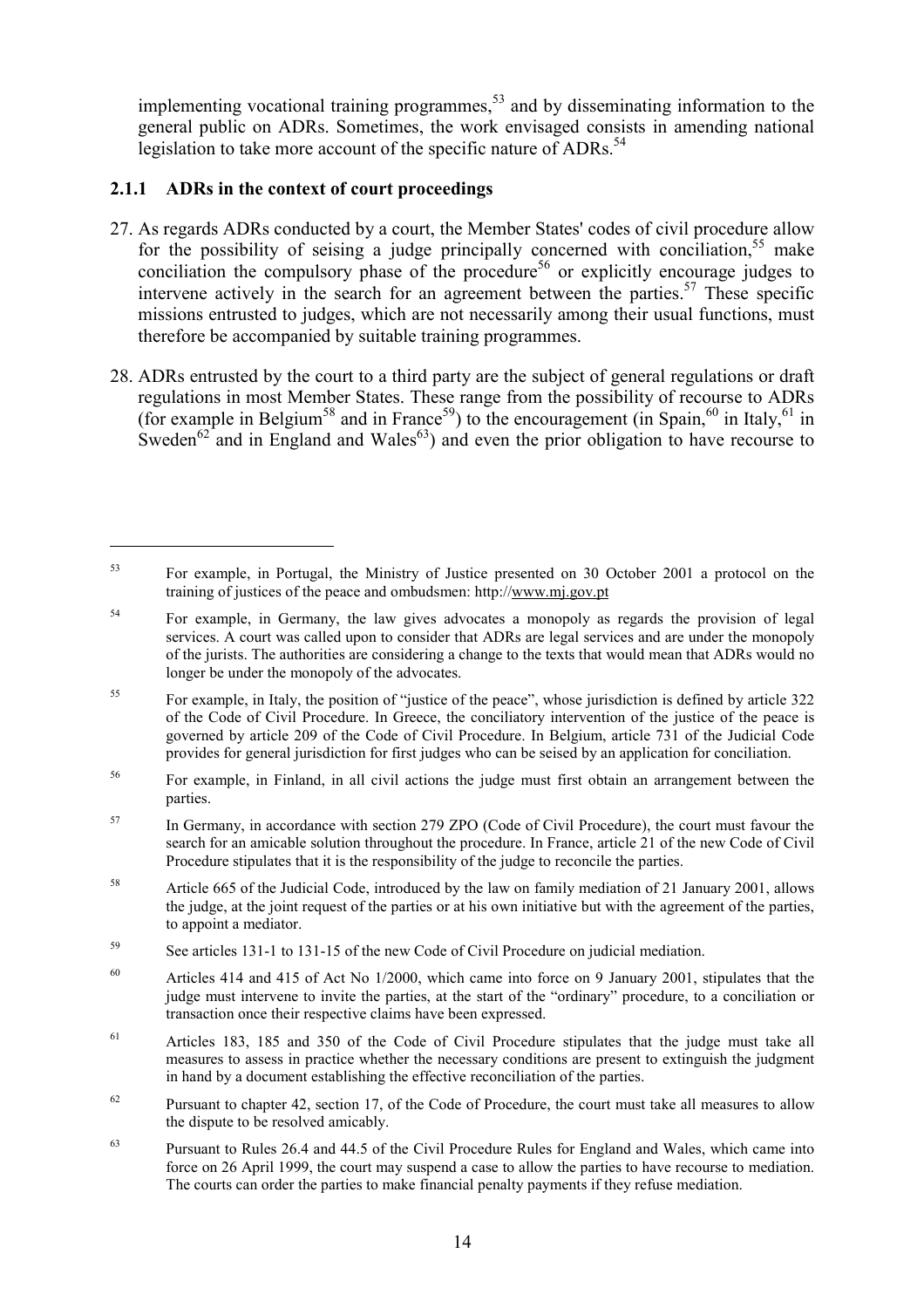ADRs under the law or by decision of the judge (for example in Germany,  $64$  in Belgium<sup>65</sup> and in Greece $66$ ).

- 29. Practical experiments have been carried out, at the initiative of the courts themselves<sup>67</sup> or at the initiative of the competent ministers through pilot projects<sup>68</sup> aimed at encouraging more widespread use of ADRs.
- 30. The third parties appointed by courts can be civil servants, $69$  citizens who are appointed by the judicial authorities on the basis of a certain number of criteria and who appear on a  $list^{70}$  or on a case-by-case basis.<sup>71</sup>

## **2.1.2 Conventional ADRs**

- 31. Conventional ADRs are not the subject of any specific general regulations in the Member States. The only provisions applied are the general provisions of contract law or specific provisions connected with the transaction agreements to which ADRs can lead. ADRs are based on the general principles of contract law, the law of civil procedure and private international law. The level of development of the contractual practices and of the rules of professional ethics of the third parties who offer their services in the context of ADRs varies in the different Member States.
- 32. Sectoral legislation has been adopted in a certain number of Member States aimed at creating services responsible for ADRs, for example in Denmark,<sup>72</sup> in Ireland,<sup>73</sup> in Finland<sup>74</sup> and in Sweden.<sup>75</sup>

<sup>&</sup>lt;sup>64</sup> Pursuant to a federal Act of 15 December 1999, three Länder ruled that ADR procedure known as "Schlichtung" is compulsory, stipulating that the court action is not admissible unless Schlichtung has first been attempted. A new federal procedural law is being drafted which is designed to allow parties to demand a date for the hearing which is reserved for mediation and will oblige the judge to begin the proceedings by prior mediation.

<sup>&</sup>lt;sup>65</sup> The recourse to extrajudicial procedures is compulsory, under the Judicial Code, for example, in matters of litigation involving employment contracts and agricultural leases. A bill currently being discussed envisages an overall reform within the framework of the Judicial Code and introducing the possibility whereby any judge can order a mediation procedure.

<sup>&</sup>lt;sup>66</sup> Article 214 of the Code of Civil Procedure stipulates that disputes which fall within the jurisdiction of the court of first instance cannot be heard unless there has first been an attempt at conciliation.

<sup>67</sup> An experiment is being conducted in a French labour tribunal: http://www.mediationsociale.com.

<sup>68</sup> Experimental project being conducted in the Netherlands: http://www.minjust.nl

<sup>&</sup>lt;sup>69</sup> In Greece, the conciliator acting pursuant to articles 13 to 16 of Act No 1876/1990 on collective labour disputes is an official from the Ministry of Labour.

 $70$  In France, the legal conciliator must meet certain conditions: morality (he must have his civil and political rights), qualification (he must have at least three years of experience in legal matters) and independence (incompatibility with elective or judicial office).

 $71$  In France, mediators must meet certain conditions with regard to probity (having no criminal, disciplinary or administrative convictions), qualification, experience and independence.

 $72$  Arbejdsmarkedets Ankenarven (labour market mediation commission), Huslejenaevnene (leasing commission), Forbrugerklagenaevn (consumer mediation commission).

<sup>73</sup> Conciliation Service of the Labour Relations Commission.

<sup>74</sup> Kuluttajavalituslautakunta (Office for consumer disputes).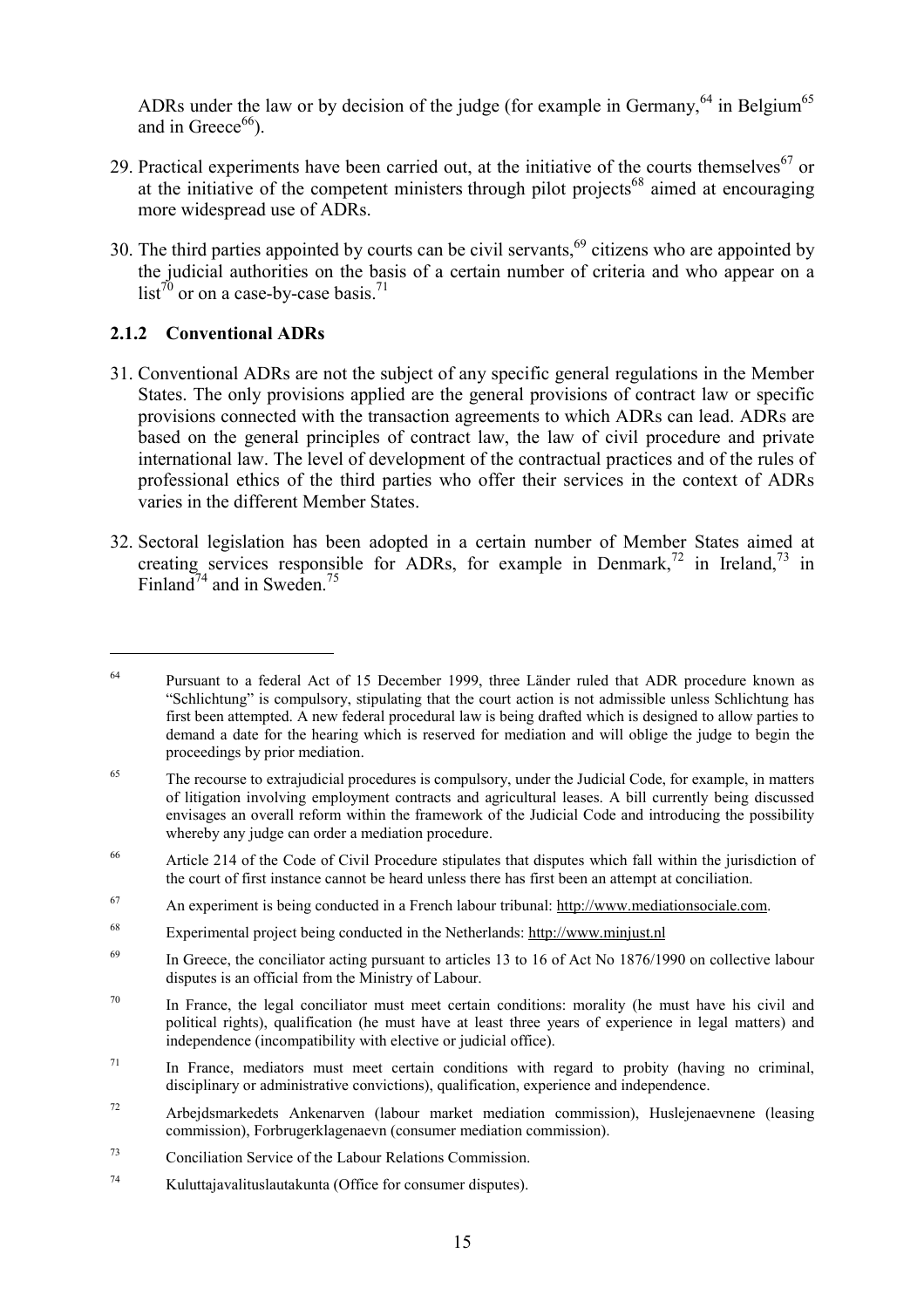33. It would appear that certain principles common to all procedures have been observed on the ground by the public authorities.<sup>76</sup> The parties to the dispute are free to decide whether or not to have recourse to ADRs. They decide themselves whether to organise the procedure, based on the impartiality and fairness of the third party in charge of the procedure. The said third party must respect the principle of confidentiality. The Member States are particularly keen to ensure that these principles offer minimal procedural guarantees.

#### **2.2 At the level of the European Union**

34. The most important work on ADRs which has already been undertaken at the level of the European Union which might be used as a basis is connected with consumer protection law, family law and labour law.

#### **2.2.1 Reaping the benefits of the initiatives taken in the field of consumer protection law**

- 35. Major projects have been undertaken in recent years in the field of consumer disputes (domestic or cross-border, connected with the Internet or otherwise) within the framework of a programme aimed at providing consumers with better access to justice.<sup>77</sup> The outline of the work that has been done is given here for two reasons: to take stock of all the initiatives taken in this field so far and open a great debate in the context of a broader consideration of ADRs so as to give a fuller picture of the situation in the European Union. This sets the debate in the more general context of the ongoing review of consumer law.
- 36. In the context of the programme to improve consumer access to justice, Parliament and the Council, on a Commission proposal, adopted Directive 98/27/EC of 19 May 1998 on injunctions for the protection of consumer interests.78 Under this Directive, the Member States must enable independent public bodies and consumer organisations to bring actions for an injunction against certain commercial practices. Further initiatives aimed at safeguarding the rights of consumers have been taken in certain sectors such as transport<sup>79</sup> and energy.<sup>80</sup>

<sup>75</sup> National office for consumer claims, office for damage attributable to road traffic.

<sup>76</sup> The replies of the Member States to the questionnaire on this point are particularly interesting.

<sup>77</sup> See in particular the Commission Green Paper of 16 November 1993 on the access of consumers to justice and the settlement of consumer disputes within the single market (COM(93)576), the Commission Communication of 14 February 1996 concerning an action plan on access of consumers to justice and the settlement of consumer disputes in the single market (COM(96)13), the Commission Communication of 30 March 1998 on the extrajudicial resolution of consumer disputes (COM(1998)198) and the Commission Communication of 4 April 2001 on the widening of access of consumers to other dispute resolution systems (COM(2001)161).

<sup>78</sup> OJ L 166, 11.6.1998, p. 51

 $79$  The importance attached by the Commission to ADR is stressed in its White Paper of 12 September 2001 on "European transport policy for 2010: time to decide" (COM(2001) 370 final), its Communication of 21 June 2000 on the protection of air passengers in the European Union (COM(2000) 365 final) and its Communication of 23 January 2002 "Towards an integrated European railway area" (COM(2002) 18).

<sup>80</sup> Proposal for a Parliament and Council Directive amending Directives 96/92/EC and 98/30/EC concerning common rules for the internal market in electricity and natural gas (COM)2001 125).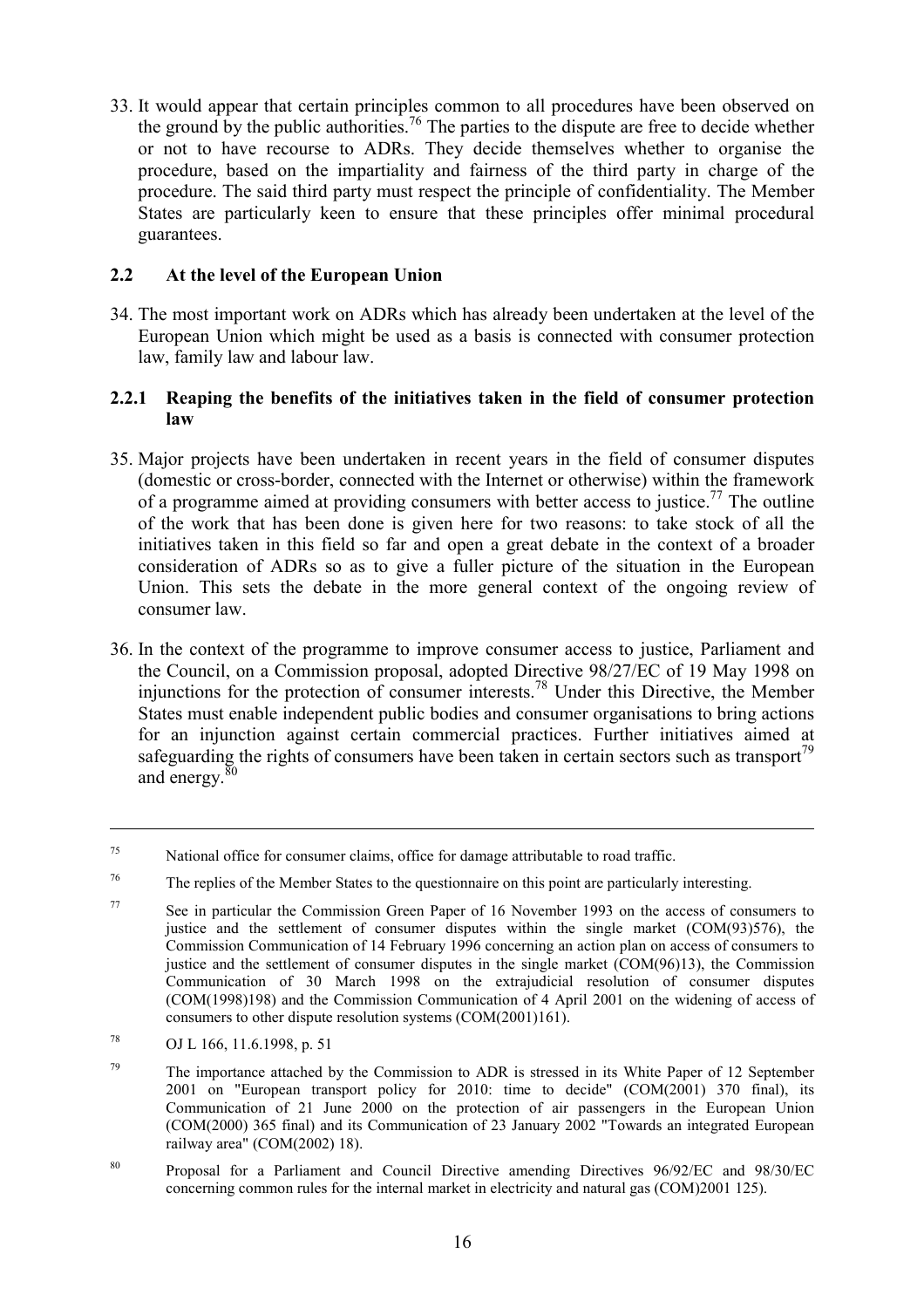- 37. The Commission has adopted two recommendations establishing the principles applicable to out-of-court procedures for the resolution of consumer disputes. These recommendations, which are all accompanied by a Commission communication, have been accompanied by the publication of the European claim form for consumers.<sup>81</sup>
	- The first recommendation, which was adopted on 30 March  $1998$ ,  $82$  relates to the procedures which, no matter what they are called, lead to a resolution of the dispute through the active intervention of a third party who formally adopts a position with regard to a solution. This first recommendation, which sets out the seven minimum principles for the establishment and operation of ADR facilities, does not relate to the procedures often referred to as "mediation" procedures. The Member States have been called upon to draw up an inventory of the bodies responsible for the out-of-court resolution of consumer disputes which they consider to be in line with the Commission's recommendation. These national lists have been communicated to the Commission which in turn is responsible for publishing them. $83$
	- The second recommendation (of 4 April  $2001^{84}$ ) relates to the procedures which are limited to a simple attempt to bring the parties together to convince them to find a solution by common consent. However, it may be that the third party is called upon to propose a solution informally.
- 38. The Commission has also established two European networks of national bodies both aimed at facilitating access for consumers to out-of-court procedures for the resolution of cross-border disputes in the event that the professional is located in a Member State other than the Member State of residence. The two networks pursue the same objective but operate differently:
	- The European Extra-Judicial Network "EEJ-Net"<sup>85</sup> is a consumer support and information structure which consists of national contact points (or "Clearing Houses") located in each Member State and in Iceland and Norway. Each of the contact points relays information to the 400 bodies which the Member States consider as having met the requirements of the two Commission recommendations concerning the principles applicable to bodies responsible for the out-of-court resolution of consumer disputes. This network was officially launched on 16 October 2001. There will be a one-year pilot stage, and the Commission will produce a full report in autumn 2002 to record progress and sound out those concerned as to its success;
	- "FIN-NET" (FINancial Services complaints  $NETwork$ )<sup>86</sup> is a network of the competent national ADR bodies which meet the requirements of the first Commission

<sup>&</sup>lt;sup>81</sup> http://europa.eu.int/comm/consumers/policy/developments/acce\_just/index\_en.html

<sup>82</sup> OJ L 115,17.4.1998, p. 31.

<sup>&</sup>lt;sup>83</sup> The list of notified bodies can be consulted at the following address: http://europa.eu.int/comm/consumers/policy/developments/acce\_just/acce\_just04\_fr.html

<sup>84</sup> OJ L 109, 19.4.2001, p. 56.

<sup>85</sup> http://europa.eu.int/comm/consumers/policy/developments/acce\_just/index\_en.html

See in particular, on the EEJ-Net, Commission working document SEC(2000) 405, the Council Resolution of 25 May 2000, OJ C 155, 6.6.2000, p. 1, and the Own-Initiative Resolution adopted by the European Parliament on 3 July 2001, not yet published.

<sup>86</sup> http://europa.eu.int/comm/internal\_market/en/finances/consumer/adr.htm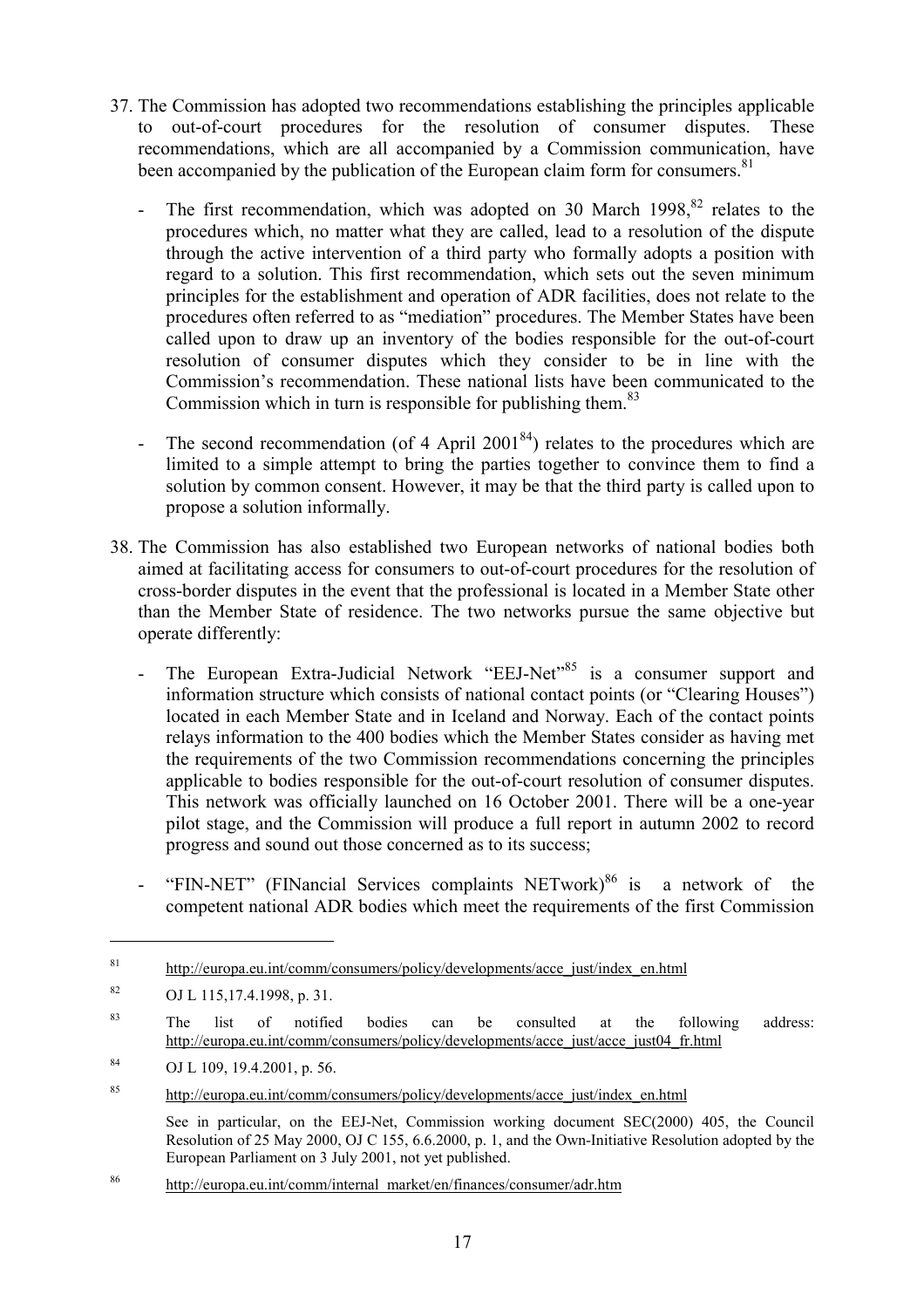recommendation. By 22 February 2002 there were 37 such bodies. FIN-NET provides consumers who have problems relating to financial services (banks, insurance companies, investment services) with direct access to an ADR facility. It was launched by the Commission on 1 February 2001 and has already had beneficial effects. A guide to FIN-NET will be published to familiarise consumers with it in the context of the Dialogue with Citizens and Business that sets out to brief them on their rights in the single market.

- 39. The two Commission Recommendations have had considerable influence in the Member States. The Commission will not take new measures relating to consumers until there has been a full evaluation of EEJ-Net and extensive consultations with all the Member States, ADR providers and other interested parties.
- 40. ADRs connected with consumer disputes have been the focus of particular attention in the field of electronic commerce, in particular in the e-Europe Action Plan.<sup>87</sup> This concerns the "traditional" alternative channels and "ODR" or "Online Dispute Resolution", which, moreover, can be used to resolve disputes which are not connected with electronic commerce. A number of questions relating to ODR will be considered in a forthcoming Commission communication.
- 41. The reflections concerning ADRs surrounding consumer disputes in the field of electronic commerce are also part and parcel of the more general context of a policy aimed at bolstering the confidence of consumers in electronic commerce. Within the framework of the "eEurope 2002 Action Plan",<sup>88</sup> the Commission has set up a discussion and information exchange forum on the theme of consumer confidence on the Internet ("e-confidence").<sup>89</sup> Within this framework, the Commission has encouraged the promotion by the interested stakeholders themselves, representing professionals and consumers, of high standards of commercial good practice.<sup>90</sup> All these measures and their results should be the subject of a Commission initiative in the near future.
- 42. Considerable efforts have been undertaken at Community level to boost the development of ADR on the ground in the field of electronic commerce. For example, Community financial support has been granted for online ADR initiatives,  $91$  quality control projects for commercial sites,  $92$  university studies and training programmes.  $93$

<sup>87</sup> See paragraph 15 of this Green Paper. <sup>88</sup> See paragraph 15 of this Green Paper.

<sup>89</sup> http://econfidence.jrc.it

<sup>&</sup>lt;sup>90</sup> On 22 October 2001 the European Consumers' Organisation (BEUC) and the Union of Industrial and Employers' Confederations of Europe (UNICE) presented a proposal for a European accreditation system of confidence labels in electronic commerce, http://www.beuc.org, http://www.unice.org

<sup>91</sup> ECODIR (Electronic COnsumer DIspute Resolution Platform): http://www.ecodir.org receives Community financial support which is managed by the European Commission, Health and Consumer Protection Directorate-General. Online Confidence is a project supported by the Commission under its TEN-Telecoms programme (Directorate-General for the Information Society).

<sup>&</sup>lt;sup>92</sup> Webtrader, a private international project aimed at controlling commercial sites and awarding quality labels. This project includes consumer organisations from 10 countries, 8 of them Member States (see for example http://www.budget-net.com/webtradersite/reseau\_be.html). This project includes the development of codes of conduct and the setting in place of ADR systems. It receives Community financial support which is managed by the European Commission, Enterprises Directorate-General.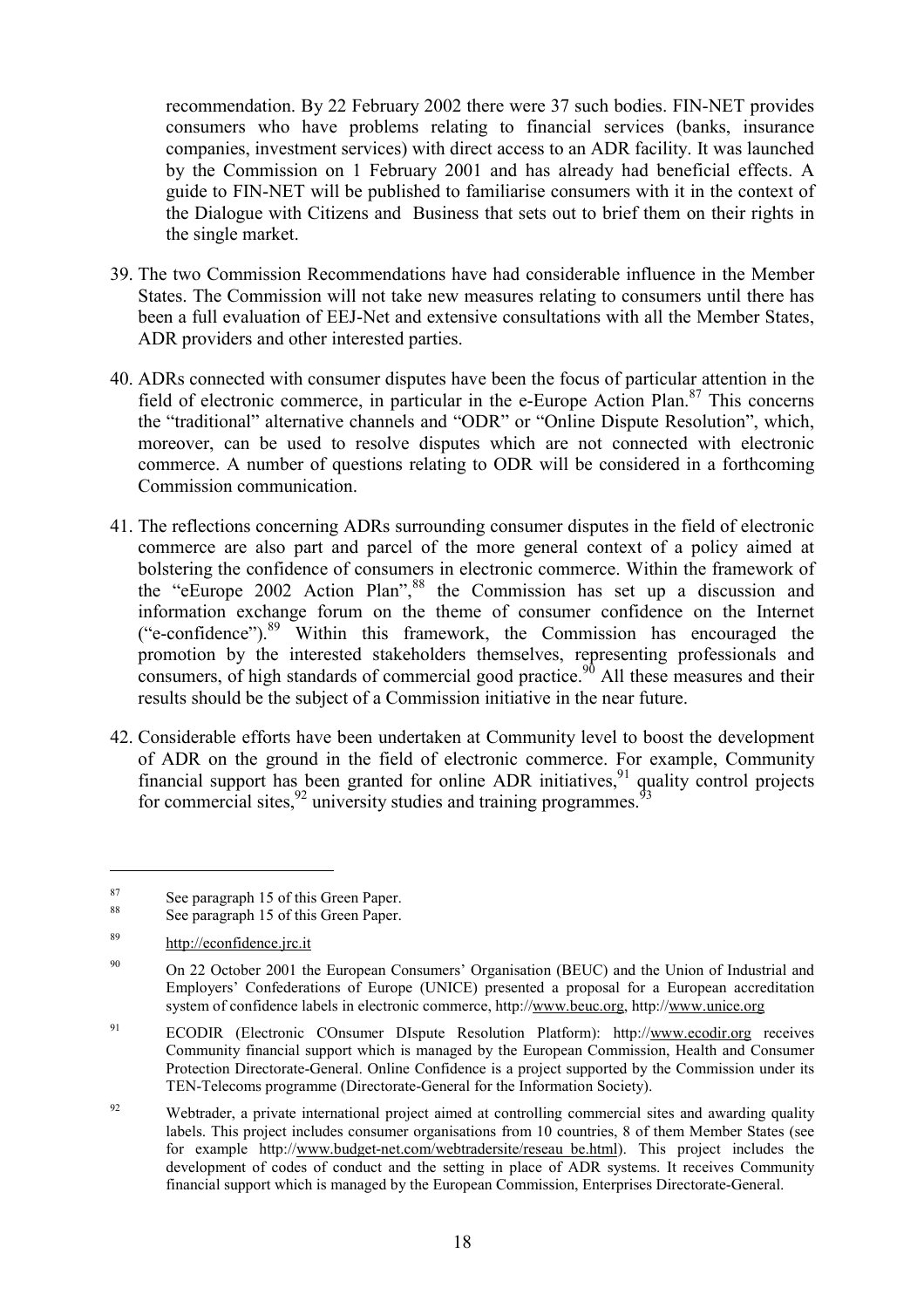- 43. ADR methods designed to resolve consumer disputes in the field of electronic commerce raise a certain number of legal issues. The Commission has already adopted general guidelines which reflect its concern for ADRs to follow principles which are identical to those applied to the traditional channels of conflict resolution.<sup>94</sup> But it is also looking into further initiatives that reflect a number of specific features and constraints of the on-line environment, notably in technical respects.<sup>95</sup> Moreover, the Community has adopted a legal framework which guarantees the validity of virtual agreements, that is, not only the contractual clauses defining recourse to ADRs, but also the contracts in which the parties decide to submit an existing dispute to an ADR procedure and ADR agreements concluded at the end of the procedure. The above-mentioned Directive on electronic commerce stipulates in fact that the Member States must permit electronic contracts.<sup>96</sup> The Member States must also ensure that their legal system permits the use of ADR mechanisms by electronic means.  $97$
- 44. The Community legislative provisions have been supplemented by the adoption of the Brussels I Regulation, of which the provisions relating to choice-of-court clauses, including vis-à-vis consumers, do not by definition affect recourse to ADRs. The links between this Regulation and ADRs had been the subject of a political and legal debate during the negotiations for the adoption of the Regulation. In September 2000 the European Parliament had in fact proposed under certain conditions the "incorporation in consumer contracts of a clause under which the consumer and the trader agree that any dispute is to be referred to an extrajudicial dispute resolution system accredited under a scheme approved by the Commission".<sup>98</sup>
- 45. In its amended proposal,<sup>99</sup> the Commission did not follow the Parliament on this point, giving the following justifications: "Parliament proposes a provision that the consumer and the supplier may agree a contractual clause whereby disputes are referred, prior to any court action, to a non-judicial dispute-settlement scheme. A number of conditions are provided for, including prior approval of the scheme by the Commission. The Commission shares the concerns underlying this amendment and Parliament's desire to consider the proposed Regulation as one component of a package of legislative and non-legislative measures, including the establishment of non-judicial dispute-settlement schemes. It acknowledges that it is desirable for parties to be able to settle their disputes on an amicable basis rather than going straight to the courts and that reference to the courts should be the last resort. It also observes that in practice the consumer will tend to prefer non-judicial solutions where they are available. To this end, a large number of

 $\overline{a}$ 

<sup>98</sup> OJ C 146, 17.5.2001, p. 94.

<sup>&</sup>lt;sup>93</sup> Work spearheaded by ECLIP (Electronic Commerce Legal Issues Platform), a consortium of five European research centres specialising in legislation on the new technologies, http://www.eclip.org, This work receives the support of the European Community, which is managed by the Commission, Information Society Directorate-General, under the IST programme (Information Society Technology Programme) http://www.cordis.lu/ist/home.html

<sup>&</sup>lt;sup>94</sup> See the two recommendations and the two above-mentioned communications concerning consumer disputes.

<sup>&</sup>lt;sup>95</sup> Forthcoming Communication on the promotion of ODR, mentioned at paragraph 40 of this Green 96 Paper.<br>Article 9(1).

 $97$  Article 17(1).

<sup>99</sup> Amended proposal presented on 26 October 2000, COM(2000)689 final.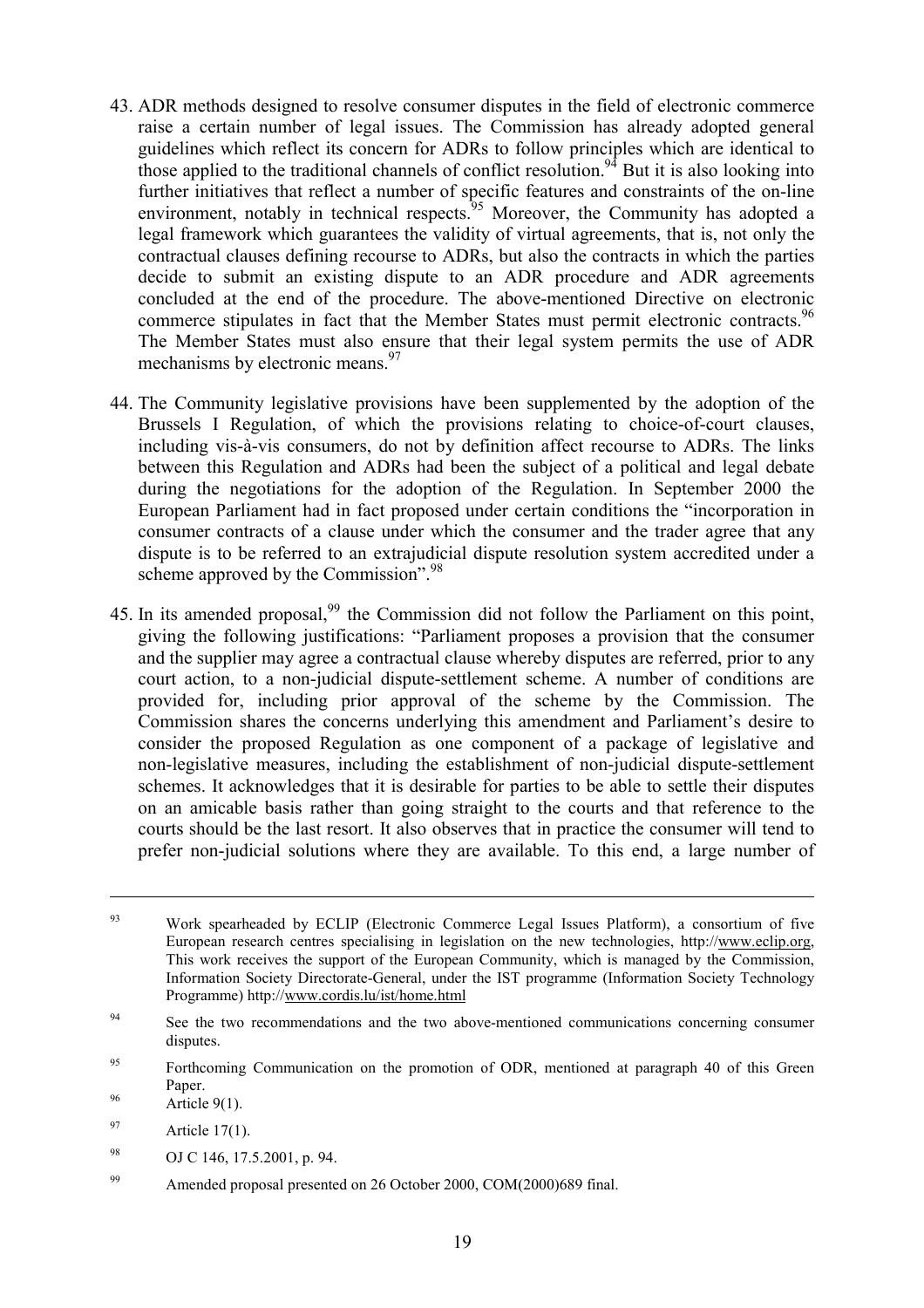projects are in hand, both by operators and by institutions, to promote the establishment of such alternative dispute-settlement schemes. But in the current state of progress it is not possible to make the options available to the consumer under the Regulation in terms of international jurisdiction subject to an obligation to go first to a non-judicial dispute-settlement scheme. For one thing, this solution could raise constitutional difficulties in certain Member States. For another, the schemes that this obligation would presuppose are not yet in operation. And thirdly, the procedural relationships between alternative dispute-settlement schemes and the courts (regarding limitation periods, for example) are highly complex and need further study. In any event the Commission is planning to pursue current initiatives on alternative consumer dispute-settlement schemes. In the report that it is to make five years after the entry into force of the Regulation under Article 65, it will take stock of the situation and review the relevant provisions of the Regulation".

46. The Brussels I Regulation, as adopted by the Council in December 2000, does not include these amendments of the Parliament. When the Regulation was adopted, the Council and the Commission stressed in a joint declaration<sup>100</sup> the importance of ADRs: "The Council" and the Commission take the view that in general it is in the interest of consumers and undertakings to try to settle their disputes amicably before resorting to the courts. The Council and the Commission stress in this connection that the purpose of the Regulation, and in particular of Articles 15 and 17 thereof, is not to prohibit the parties from making use of alternative methods of dispute settlement. The Council and the Commission accordingly wish to reiterate how important it is that work on alternative methods of dispute settlement in civil and commercial matters should continue at European Community level, in keeping with the Council's conclusions of 29 May 2000. They are aware of the great significance of this work and stress the useful complementary role represented by alternative methods of dispute settlement in civil and commercial matters, in particular with regard to electronic commerce. Pursuant to Article 73 of the Regulation, the Commission is to submit a report on the application of the Regulation, accompanied, if need be, by proposals for adaptations, to the European Parliament, the Council and the Economic and Social Committee. The Council and the Commission consider that in preparing the report especial attention should be paid to the application of the provisions of the Regulation relating to consumers and small and medium-sized undertakings, in particular with respect to electronic commerce. For this purpose, the Commission will, where appropriate, propose amendments to the Regulation before the expiry of the period referred to in Article 73 of the Regulation."

#### **2.2.2 Reaping the benefits of the initiatives taken in the field of family law**

47. At the Vienna European Council in December 1998, the Heads of State or Government gave their approval to the action plan of the Council and of the Commission concerning the optimum arrangements for the implementation of the provisions of the Treaty of Amsterdam on the creation of an area of freedom, security and justice.<sup>101</sup> Paragraph  $41(c)$ of this action plan includes among the measures which should be taken within five years following the entry into force of the Treaty to: "examine the possibility of drawing up models for non-judicial solutions to disputes with particular reference to transnational

<sup>&</sup>lt;sup>100</sup> Joint Declaration of the Council and the Commission concerning articles 15 and 73 of the Convention in the minutes of the meeting of the Council of 22 December 2000 which adopted this Regulation: http://europa.eu.int/comm/justice\_home/unit/civil\_en.htm

 $101$  OJ C 19, 23.1.1999, p.1.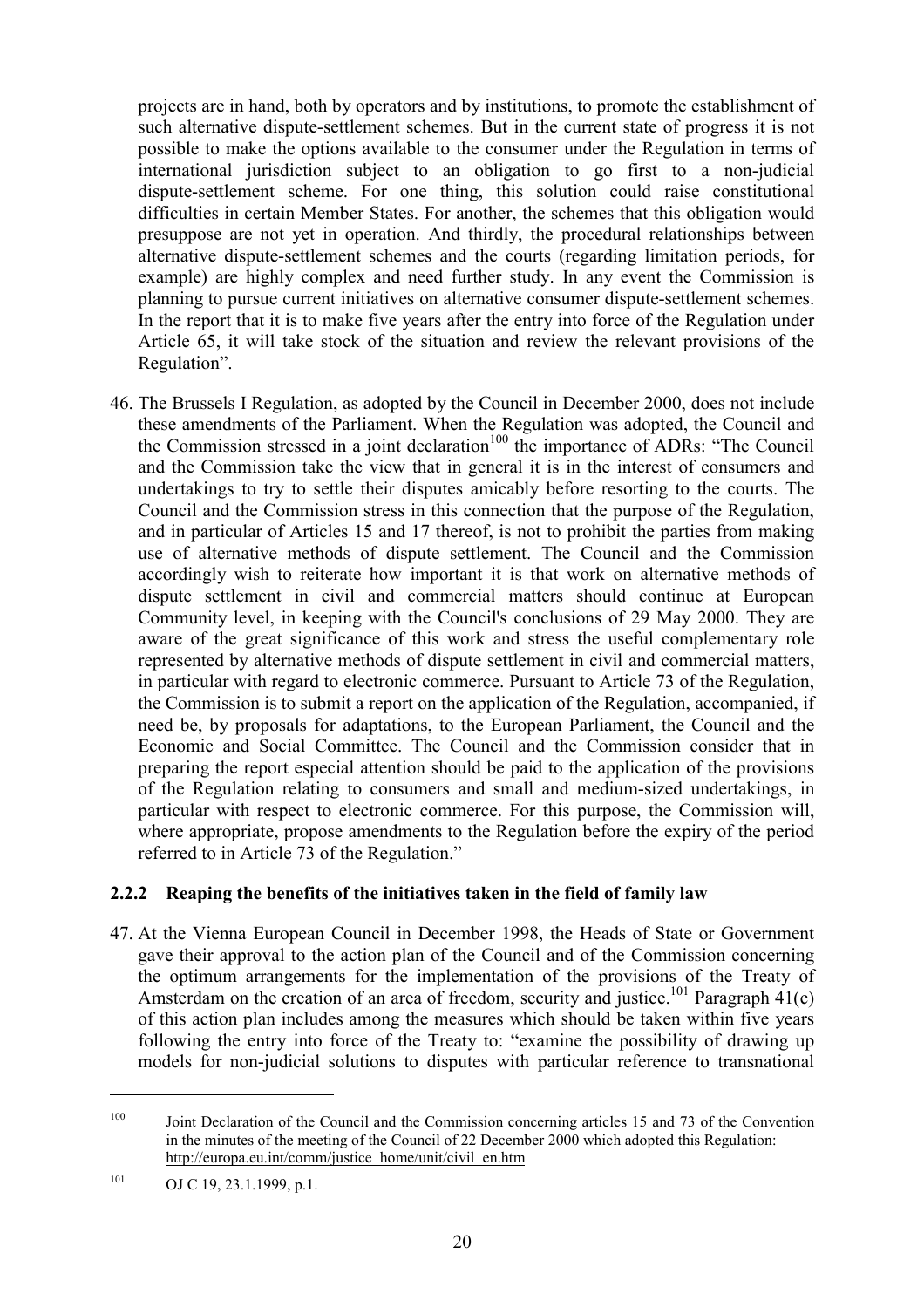family conflicts. In this context, the possibility of mediation as a means of solving family conflicts should be examined".

- 48. The political leaders are therefore aware of the key role that ADRs can play in resolving cross-border family disputes, whether such disputes involve matters relating to the exercise of parental authority (custody rights with regard to children and rights of access to children), the distribution of family property or the setting of maintenance payments. The parties to the dispute could therefore have recourse to ADRs before they even envisage the possibility of seising a court, during the court proceedings or during the stage of implementation of the judicial decisions. However, recourse to ADRs is limited as in this field the parties do not enjoy free disposal of their rights. The usefulness of ADRs can in fact be questioned in the context of extreme disputes.<sup>102</sup>
- 49. On 29 May 2000 the Council adopted Regulation (EC) No 1347/2000 on jurisdiction and the recognition and enforcement of decisions in matrimonial matters and in matters of parental responsibility for joint children (the Brussels II Regulation).<sup>103</sup> This Regulation represents a considerable breakthrough in that it offers the possibility of recognising and enforcing throughout the Community decisions which are handed down according to the jurisdiction rules laid down in the Regulation. However, the system set in place by the Brussels II Regulation is based on jurisdiction criteria which can result in more than one court having jurisdiction. Under Article 11 of the Regulation, where a case is brought before courts of different Member States, the jurisdiction first seised will be called upon to issue a ruling on the case.<sup>104</sup> This system could therefore tend to encourage parties to bring their case before the jurisdiction that suits them best as quickly as possible without prior recourse to ADR.
- 50. On 6 September 2001 the Commission adopted a draft Council Regulation on jurisdiction and the recognition and enforcement of decisions in matrimonial matters and in matters of parental responsibility (draft Brussels II bis Regulation<sup>105</sup>). This draft aims to extend the arrangements for the recognition and enforcement of the Brussels II Regulation to all decisions with regard to parental responsibility. In its draft, the Commission sought to promote the use of ADR in two ways. Firstly, the draft establishes a system of jurisdiction rules which identifies in each case one single jurisdiction which is competent to decide. Secondly, it sets in place a system of cooperation between authorities.

 $102$  A painful lesson can be drawn from the dispute connected with the right of custody of children and right of access to children in the event of the kidnapping of a child and subsequently the decision not to return the child. In this eventuality, it is essential to organise a right of access for the parent who is the "victim" after this decision not to return the child, but also during the examination of the request for the return of the child submitted by this parent and which can last several months. Using ADR to decide on the right of access is hindered not only by the communication problems between the parents but also by the possible reticence of the "victim" parent to accept such a solution which is reached through ADR to establish his or her right of access. This parent could in fact regard this as a solution which prejudices his/her attempts to achieve restored or effective right of access.

<sup>103</sup> OJ L 160, 30.6.2000 p. 19. This "Brussels II" Regulation includes the content of the "Brussels II" Convention concerning jurisdiction and the recognition and enforcement of decisions in matrimonial matters, established by Council Act of 28 May 1998, OJ C 221, 16.7.1998, p.1.

<sup>&</sup>lt;sup>104</sup> Lis pendens.

<sup>105</sup> COM(2001) 505 final, OJ C 332E, 27.11.2001, p. 269.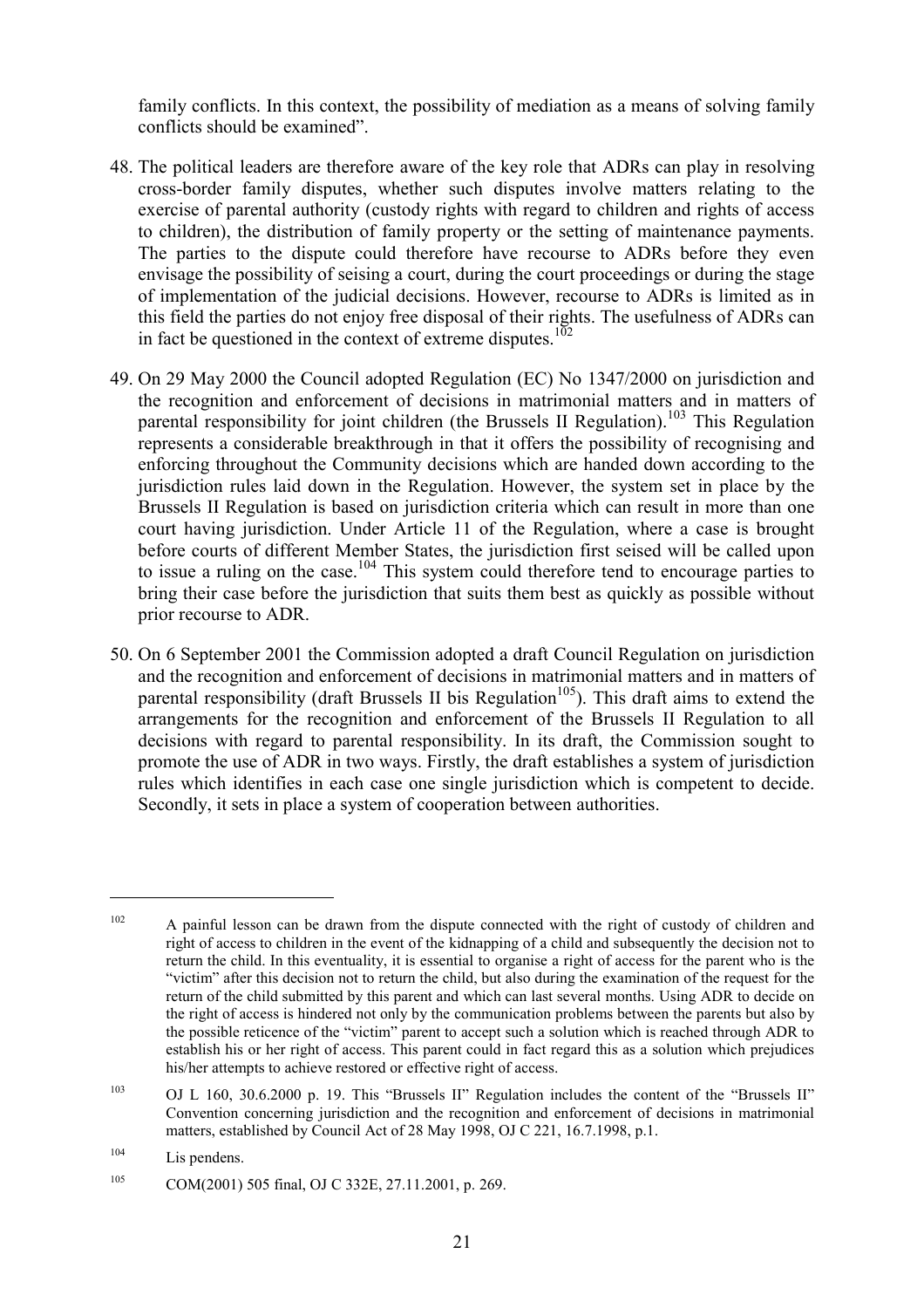51. This draft Brussels II bis Regulation is based on a system of cooperation between central authorities who can be called upon to play an active role when it comes to guaranteeing the effective exercise of parental responsibility, including through the promotion of ADR.106 Furthermore, such a system of cross-border cooperation and promotion of ADR in the context of family disputes was already included in the initiative presented by France on 3 July 2000 with a view to the adoption of the Council Regulation on the mutual enforcement of decisions concerning rights of access to children.<sup>107</sup>

#### **2.2.3 Boosting the development of ADR in the labour relations area**

- 52. ADRs are already a key component of dispute settlement in industrial relations in all the Member States. They have developed on the basis of specific procedures in which the social partners (representatives of employers and employees) predominate. ADRs in industrial relations have demonstrated their usefulness with regard to the resolution of individual and collective disputes relating to interests (on the adoption or modification of collective agreements that require the harmonisation of conflicting economic interests) and conflicts relating to rights (on the interpretation and application of contractual or regulatory provisions). Most ADRs in the field of industrial relations are organised by the social partners themselves. In the event of failure they can then have access to ADR structures offered by the public authorities. Procedures vary from one Member State to another, but they are generally voluntary as regards both the decision to go to them and the acceptance of the outcome.
- 53. The fact that in most Member States these ADR facilities are available and used where the social partners themselves have not achieved a satisfactory result has prompted the Union institutions to consider the possible value of establishing European ADR facilities for transnational disputes. In its Communication of 28 June 2000 ("Agenda for Social Policy"), $108$  the Commission in the context of modernising the European social model, identified the creation of tools designed to prevent and mediate disputes as an issue to address. It declared its intention to "consult the social partners on the need to establish, at European level, voluntary mechanisms on mediation, arbitration and conciliation for conflict resolution". The Commission has already begun preparatory work for this. It is financing a study on the modus operandi of industrial dispute resolution mechanisms in the Member States. The results should be available in April 2002 and will be distributed widely. The Commission is pursuing its reflections on the possibility of setting up European mechanisms, the value they would add and the way they would operate. The Council (Employment and Social Affairs) on 3 December 2001 welcomed the Commission's intentions and called on it to report on the results of its consultations with

<sup>&</sup>lt;sup>106</sup> Articles 16 and 17 of this proposal stipulate that "Each Member State shall designate a central authority to assist with the application of the Regulation...The central authorities shall cooperate on specific cases for the purpose of ensuring the effective exercise of rights of parental responsibility over a child. To this end, and in accordance with their laws, they shall ... promote agreement between holders of parental responsibility through mediation or other means...".

<sup>107</sup> OJ C 234, 15.8.2000, p. 7. Article 12 of this initiative provides for a system of cooperation between Member States "via the national central bodies which they designate … to ensure the effective exercise of rights of access to children and their prompt return to the parent with custody at the end of the access period …. In particular, either directly or through any intermediary, those bodies shall take appropriate measures to … facilitate any parental agreement on the exercise of rights of access by conciliation, mediation or any other similar means".

<sup>108</sup> COM(2000)379, 28.6.2000.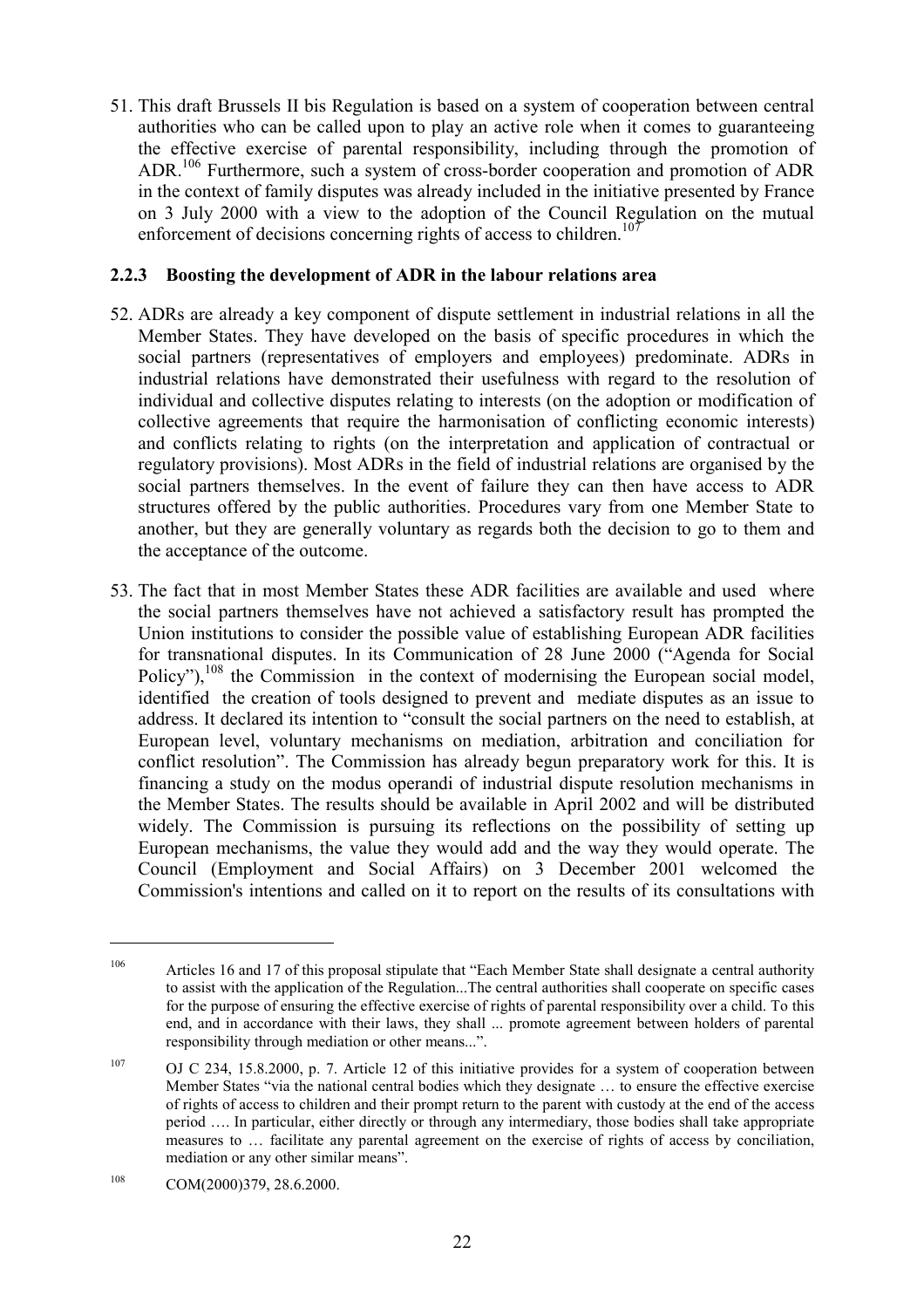the social partners on the need to establish European voluntary dispute resolution mechanisms.<sup>109</sup> The Laeken European Council of 14 and 15 December 2001 stressed the "the importance of preventing and resolving social conflicts, and especially trans-national social conflicts, by means of voluntary mediation mechanisms concerning which the Commission is requested to submit a discussion paper".<sup>110</sup>

#### **3. GUARANTEEING THE QUALITY OF ADR**

54. All the political and legislative endeavours, initiatives and debates to date at national, Community and international level have been aimed at preserving the quality of ADRs in terms of accessibility, effectiveness and guarantees of good justice while maintaining their flexibility. In order to achieve this twofold objective, we must decide whether the approach to be followed should be sectoral or global and whether the initiatives to be taken should deal differently with ODR and traditional techniques.

#### **3.1 What approach should be followed?**

- 55. The reactions to the present Green Paper, that is, the replies to all the questions asked and the general comments, are geared towards determining the approach to be taken by the Commission in promoting ADR. These reactions may determine how much importance should be given to setting in place Community-wide rules on ADR. These rules should in any event complement the efforts of the Community institutions which have been deployed and those which will be deployed in future with regard to the operational, financial and technical aspects of ADR. The choice of the legal basis for such rules depends on their precise content and their scope.
- 56. If such rules are found to be useful, their scope, level and content should then be determined. The appropriate instrument – regulation, directive or recommendation – should be selected according to the nature of the measures envisaged. Any measure that might thus be implemented in line with this Green Paper and on the basis of the consultation should also respect the principles of subsidiarity and proportionality as set out in article 5 of the EC Treaty and in the protocol on the application of the principles of subsidiarity and proportionality.<sup>111</sup>
- 57. If Community regulations were not to be envisaged, to further reinforce the convergence of national laws and practice on ADR, one solution could be for the Commission to pursue its policy aimed at promoting research and cooperation with regard to comparative law, especially between universities and legal practitioners, including judges and experts. Such cooperation could be geared towards defining common principles in areas relevant to ADR, which may include the drafting of specific guidelines or codes of conduct for certain types of ADR. In relation to e-commerce, trade and consumer associations and organisations themselves produce codes of conduct at Community level to regulate information society services inline with Article 16 of the e-commerce Directive.<sup>112</sup>

<sup>&</sup>lt;sup>109</sup> Conclusions of the Council meeting (Employment and Social Affairs) on social mediation:<br>http://ue.eu.int/newsroom

 $\frac{110}{111}$  Paragraph 25 of the Presidency Conclusions.<br>
OJ C 340, 10.11.1997, p. 105. Thus, in accordance with the principle of subsidiarity, the objectives of the measures should not be sufficiently achievable by the Member States and should therefore be achievable only at Community level. Moreover, in accordance with the principle of proportionality, the measures should not exceed what is necessary to achieve these same objectives.

<sup>&</sup>lt;sup>112</sup> See paragraph 41, of this Green Paper.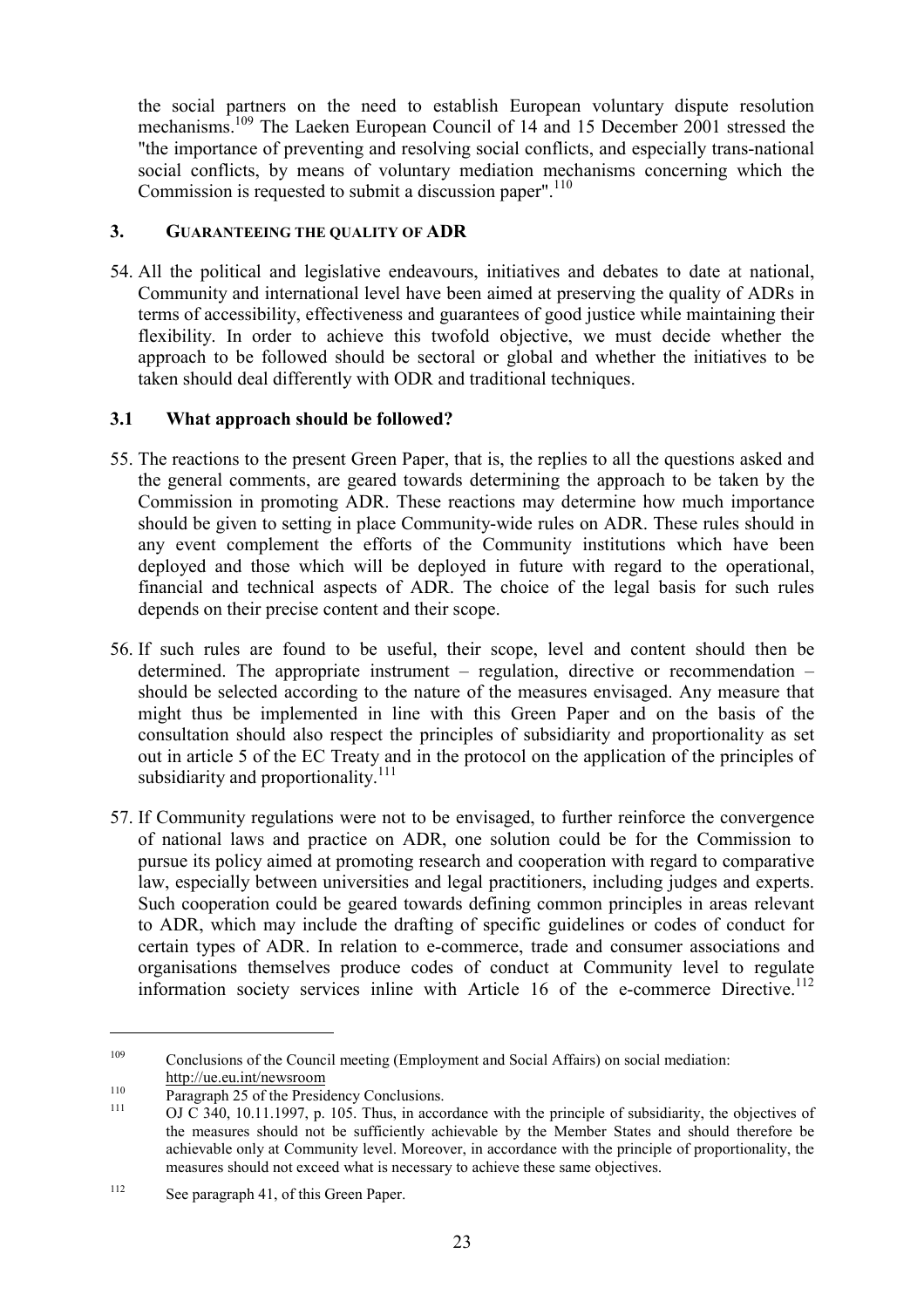Consideration might be given to the possibility for the various actors in ADR of preparing common codes of conduct applying on the regional or global levels and offering a number of procedural guarantees in ADR schemes.

58. In the first two parts of this Green Paper ("Overview" and "Reaping the benefits of work already undertaken"), the Commission sought not only to draw up an inventory of the work that has already been done but also to outline the political and legal implications of the initiatives that might be undertaken in addition to this work. These implications can be presented in the form of questions:

Question 1: Are there problems such as to warrant Community action on ADR? If so, what are they? What is your opinion on the general approach to ADR that should be followed by the institutions of the European Union, and what might be the scope of such initiatives?

Question 2: Should the initiatives to be taken be confined to defining the principles applicable to one single field (such as commercial law or family law) – field by field – and in this way discriminate between these different fields, or should they as far as possible extend to all the fields governed by civil and commercial law?

Question 3: Should the initiatives to be undertaken deal separately with the methods of online dispute resolution (ODR) (an emerging sector which stands out because of its high rate of innovation and the rapid pace of development of new technologies) and the traditional methods, or on the contrary should they cover these methods without making any differentiation?

Question 4: How might recourse to ADR practices be developed in the field of family law?

# **3.2 Overall approach to ADR**

59. Whatever approach is selected by the Community, a number of questions arise, in particular the requirements with regard to access to justice, the minimum quality standards and the status of third parties.

# **3.2.1 ADR and access to justice**

60. In the "Overview" part of the present Green Paper, the Commission sought to indicate the role that ADR can play in the general context of access to justice for all. The actual functioning of ADRs must also be analysed from this point of view of access to justice. We must then determine the scope of the contractual clauses with regard to recourse to ADRs, the limitation periods, confidentiality, the effectiveness of ADRs and the responsibility of third parties.

# **3.2.1.1 Recourse to ADR**

 $\overline{a}$ 

61. Certain Member States have stipulated in their legislation the obligation to have recourse to ADR before the case is brought before a court.<sup>113</sup> However, their legislation is limited in scope and relates to specific subject areas. The Member States' legislation usually provides that ADRs will be optional: either the parties accept the proposal of a judge or one of the parties takes the initiative and the other party accepts.

<sup>113</sup> See paragraph 28 of this Green Paper.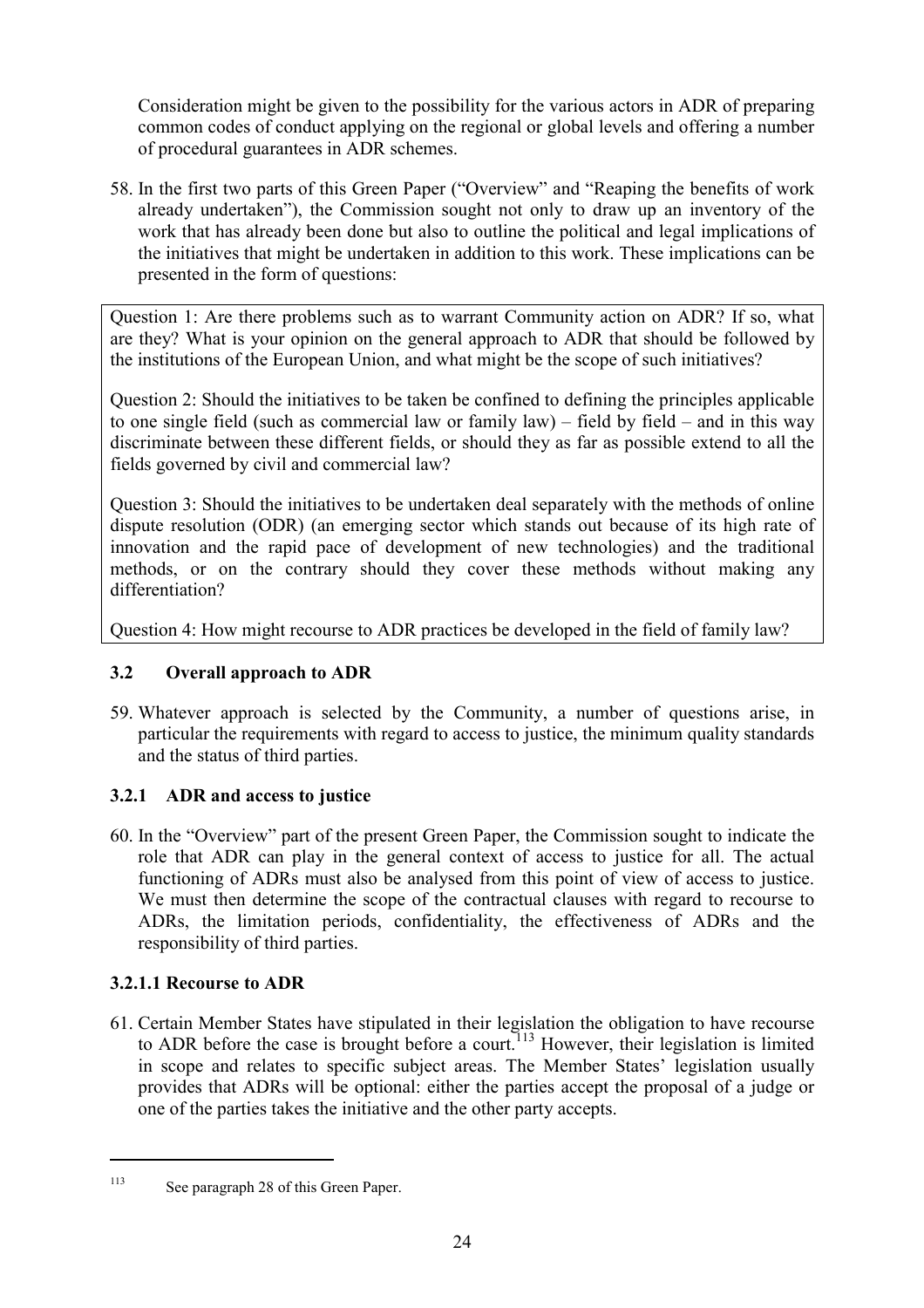- 62. But contractual clauses with regard to recourse to ADRs are likely to affect the right of access to the courts as they delay or can hinder the seising of the courts.<sup>114</sup> Recourse to ADRs may therefore prevent access to justice in the meaning of Article 6(1) of the European Convention on Human Rights and Article 47 of the Charter of Fundamental Rights of the European Union. $115$
- 63. Recourse to ADR is in fact generally characterised by the predominance of a consensual approach. Freedom of consent is expressed at all stages of its implementation. If the parties are in a contractual relationship, they can anticipate a possible dispute by inserting in their contract a clause that obliges them in the event of any dispute connected with the performance of this contract to embark on an ADR procedure. If they have not included an ADR clause in the contract, they are free to reach an agreement through ADR once the dispute has arisen, with or without the help of a court.
- 64. We can therefore question the usefulness of conferring a binding character on such clauses because it might serve no purpose to oblige someone to participate in an ADR procedure against his will insofar as the success of the procedure depends on his will.
- 65. Where the parties are free to dispose of their rights, in the event of non-fulfilment of the obligations resulting from an ADR agreement, the solutions are to be found in the interpretation of the will of the parties and in the recourse to contractual law. The seising of the courts indicating a refusal to participate in an ADR procedure stipulated in a contract could therefore be sanctioned as it constitutes a violation of a contractual obligation. Such a refusal could result in the judge to whom a plea is entered relating to the performance of other provisions of the contract declaring this request to be inadmissible. Similarly, refusal to participate in ADR might be considered as a violation of the obligation of good faith.
- 66. Finally, the question arises of the scope of such clauses where there is an imbalance of forces between the parties to the contract. The legislation of many Member States attaches a certain amount of importance to the objective of protecting weak contracting parties, such as salaried employees versus employers, tenants versus landlords, the insured versus the insurer, the consumer versus the professional, the trader versus the large retailer, the manufacturer versus the purchasing centre and even the partner (minority shareholder) versus the company.
- 67. In this context, one might raise the question whether ADR clauses in consumer contracts are not in principle forbidden by Directive  $93/13/EEC$  on unfair terms.<sup>116</sup> According to this Directive, "a contractual term which has not been individually negotiated shall be regarded as unfair if, contrary to the requirement of good faith, it causes a significant imbalance in the parties' rights and obligations arising under the contract, to the detriment of the consumer". The annex to the directive contains an indicative and non-exhaustive

<sup>114</sup> The introduction of arrangements for the suspension of periods of limitation could avoid the extinction of the action following ADR procedure, see point 3.2.1.2 below.

<sup>115</sup> Article 47(1) of the Charter states: "Everyone whose rights and freedoms guaranteed by the law of the Union are violated has the right to an effective remedy before a tribunal in compliance with the conditions laid down in this Article".<br>
Council Directive 93/13/EEC of 5 April 1993 concerning abusive clauses in contracts concluded with

consumers, OJ L 95, 21.4.1993 p. 29.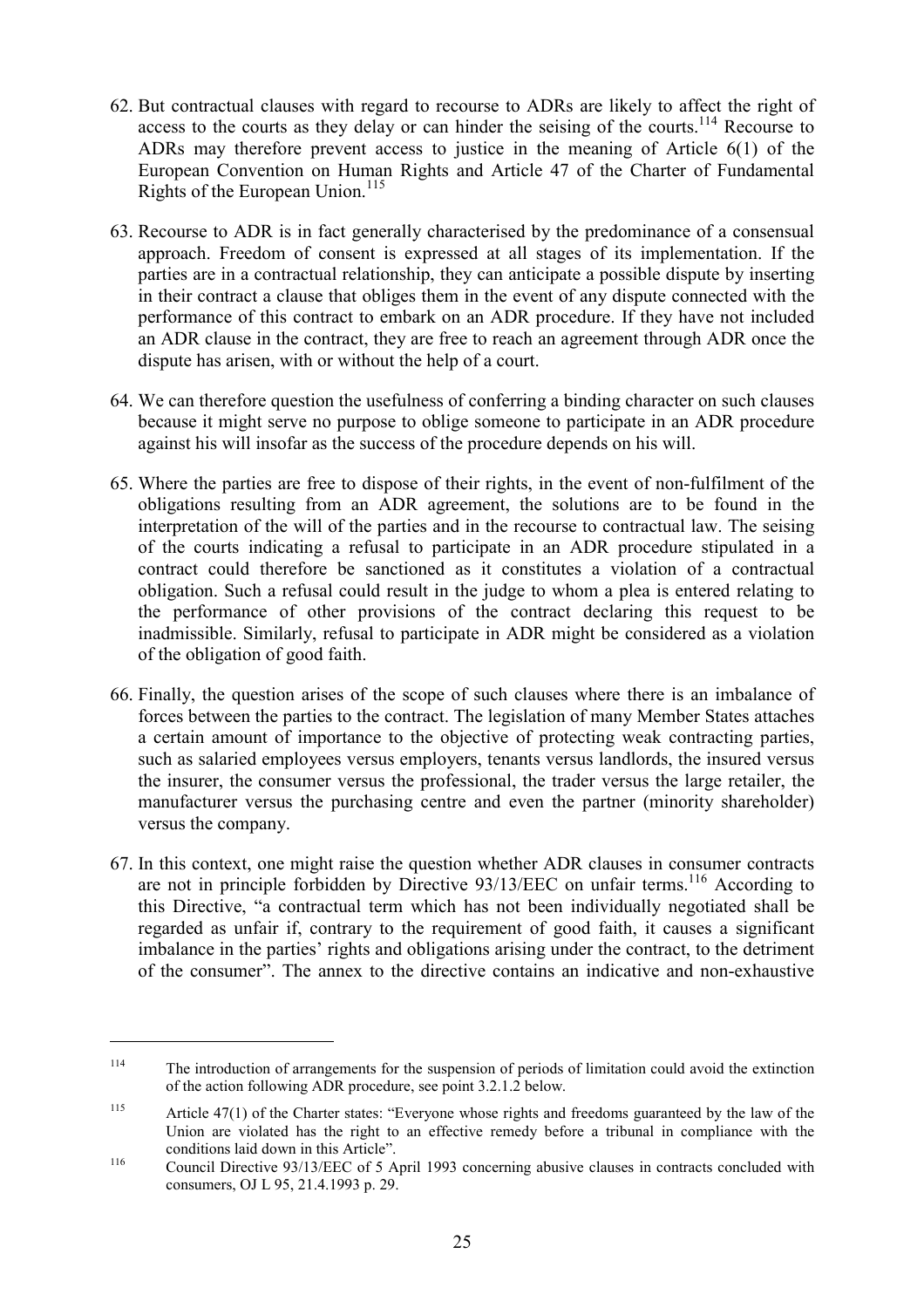list of clauses which can be declared unfair, inter alia "clauses … to exclude or hinder the consumer's right to take legal action or exercise any other legal remedy".

Question 5: Should the legislation of the Member States be harmonised so that in each Member State ADR clauses have the same legal value?

Question 6: If so, should the validity of such clauses be generally accepted or should such validity be limited where these clauses appear in membership contracts in general or in contracts with consumers in particular?

Question 7: What in any case should be the scope of such clauses?

Question 8: Should we go as far as to consider that their violation would imply that the court has no jurisdiction to hear the dispute, for the time being at least?

# **3.2.1.2 Limitation periods**

 $\overline{a}$ 

- 68. Recourse to ADR procedures is likely to affect access to justice insofar as such recourse does not end the limitation periods for the seising of the courts. At the end of the ADR procedure, and in the event of the failure of the procedure, the action of the parties could then be extinguished or the limitation period open to them might be unjustifiably reduced.
- 69. Certain Member States have stipulated in their legislation that the recourse to certain approved ADR bodies entails the "suspension" of the limitation period relating to the request made according to ADR procedure.<sup>117</sup> In order to promote ADR, it may therefore be necessary to amend the civil procedure rules with regard to limitation periods, whereby the period could be interrupted when ADR procedure begins and subsequently resume when the procedure ends without a settlement having been reached.
- 70. Such a rule could, however, cause some problems insofar as we would have to give a precise definition to such ADR procedures and determine the precise point at which they begin and the precise point at which they end.
- 71. The case of a cross-border dispute in which the parties have unsuccessfully attempted an ADR procedure in one Member State but which falls under the jurisdiction of the courts of another Member State shows the importance of ensuring that the same arrangements apply in all Member States as regards the actual content of the rule and as regards the evidence to be furnished to benefit from this rule. The rules with regard to limitation periods applicable to this dispute, which are set out in the civil procedure law of the competent court ("*lex fori*"), could stipulate the suspension of the periods, but in order for the parties to be able to benefit therefrom they should then furnish proof that they have effectively had recourse to an ADR procedure and that said procedure took place during this period.

Question 9: Should the legislation of the Member States be harmonised so that in each Member State recourse to an ADR mechanism entails suspension of the limitation periods for the seising of courts?

<sup>&</sup>lt;sup>117</sup> This is the case in Germany where ADR bodies involved are approved by the judicial administration of the *Land*.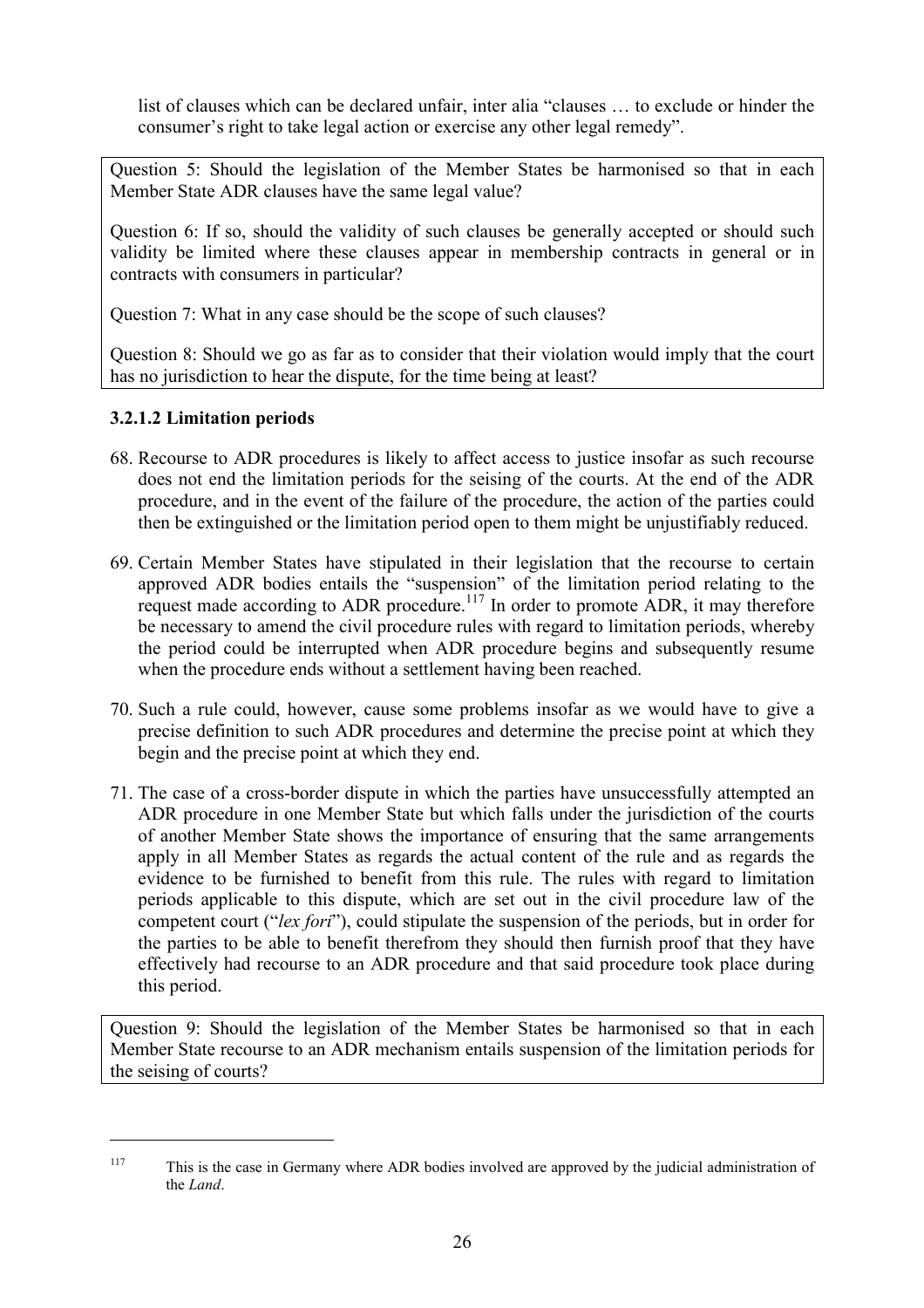## **3.2.2 Minimum quality standards?**

- 72. ADRs are flexible but must be based on minimum quality standards, including a number of guideline principles of procedure. ADRs in the context of court proceedings are regulated by the public authorities and are conducted under the supervision of the court. Conventional ADRs are based on procedural principles which the parties have freely chosen. For example, they adhere to the procedural regulations which are proposed as models by professional associations or via codes of conduct to which they subscribe. So the question is how best to ensure that these principles of procedure are actually applied. Self-regulation initiatives could be taken along the lines of those proposed for the information society. The Commission actively supports these initiatives but is concerned about the need to encourage the actors involved in them to boost third-party control facilities and establish trustmarking and certification schemes.<sup>118</sup> Boosting self-regulation initiatives could help to improve trust in the use of ADR while preserving their flexibility, and thus obviate the need for more mandatory public instruments.
- 73. As mentioned earlier, in the context of consumer disputes the Commission has adopted two recommendations on the principles which are applicable to the out-of-court bodies charged with the task of resolving consumer disputes, whether they be national or transnational.119 These recommendations are essentially geared towards ensuring that ADRs offer the parties minimum quality guarantees such as independence, impartiality, transparency, effectiveness and respect for the law. This therefore enhances the credibility of the bodies that meet these criteria.
- 74. To establish these principles, the Commission has drawn a distinction depending on whether the third party formally adopts a position on the possible resolution of the dispute<sup>120</sup> or merely helps the parties to reach an agreement. If the third party formally intervenes in the negotiations, he must meet certain specific requirements with regard to his independence, and the procedure must be based on the principle of adversarial debate, whereby each party must be able to put forward its point of view, and each step in the process, the submission of any exhibit, document or evidence by the opposing party must be brought to the knowledge of the other party and freely discussed. Where the third party has a less interventionist role, these requirements can be made more flexible. The first recommendation sets out seven principles: independence, transparency, adversarial principle, effectiveness, legality, liberty and representation. The second recommendation is based on the principles of impartiality, transparency, effectiveness and fairness.
- 75. The first of the Commission's recommendations has already been implemented in Member States, witness the number of bodies that are deemed to satisfy the principles of the recommendation, notified by the Member States and meeting within the EEJ-Net. The effectiveness and credibility of FIN-NET proceed from this recommendation and in compliance with its principles. The recommendation is acquiring a privileged status

<sup>118</sup> These questions will be considered in the Communication on ODR referred to at paragraph 40 of this Green Paper.<br><sup>119</sup> See point 37 of this Green Paper.

<sup>&</sup>lt;sup>120</sup> It should be noted that this recommendation and the present Green Paper follow a different approach and do not have the same scope of application. Arbitration is covered by the recommendation but is not covered by the Green Paper; court ADRs are covered by the Green Paper but are not covered by the recommendation.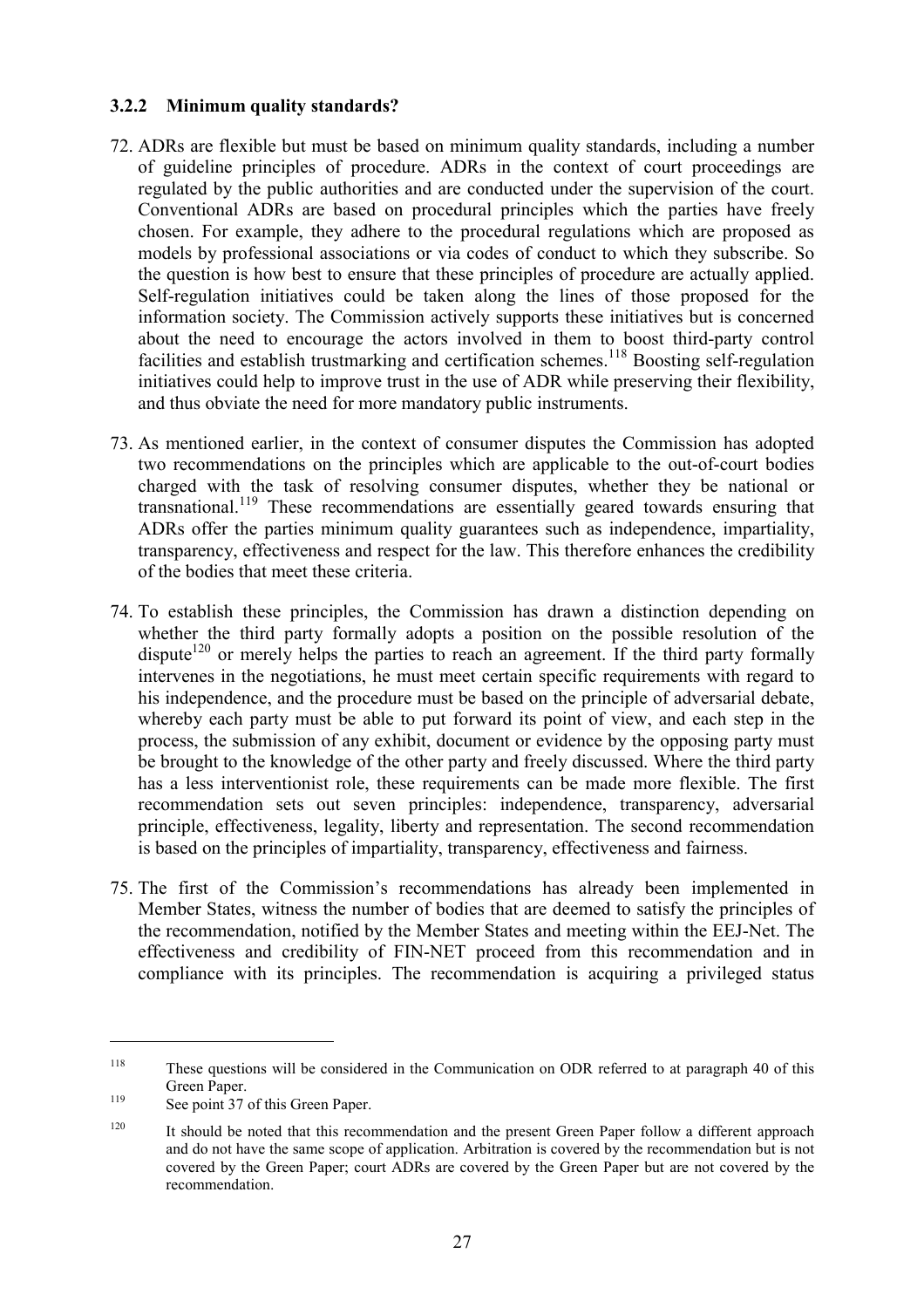within Community legislation.<sup>121</sup> As for the second recommendation, all observers agree that it is very useful. The two recommendations should now be given time, therefore, to prove their worth, but the consultation exercise on this Green Paper provides a good opportunity to ascertain the reactions of interested circles on their effectiveness.

- 76. Against the backdrop of this reinforcement of Community action and given the success on the ground of the principles set out in the recommendations, one might consider new initiatives that could then extend beyond the field of consumer protection law and cover other branches of the law. These principles confirmed in consumer law would then, given the necessary adaptations, benefit ADRs in general. The Council in its above-mentioned decision of 29 May 2000 had expressed the desire that the priority in the Green Paper and subsequent work on ADR should be on "the possibility of establishing basic principles, either in general or in specific areas, which offer the necessary guarantees to ensure that the settlement of disputes by extrajudicial bodies enjoys the degree of reliability which the administration of justice requires."
- 77. While ADRs are based on a certain number of minimal procedure guarantees, they can take the form of general principles laid down at a legislative level and can then be implemented and developed at an infra-legislative level in codes of conduct. The guiding procedural principles can thus take the form of ethical rules. In reality, the codes of conduct are given particular attention in the functioning of ADRs. Their development provides proof of the efforts of practitioners to guarantee the quality of ADRs. In this regard, the procedural rules which they lay down are designed to guarantee the impartiality of third parties, to define precisely the role of third parties during the procedure, to determine the deadline by which a solution must be found and to make proper arrangements for the agreements to be concluded. These codes could thus be an excellent means of enhancing the quality of ADRs.
- 78. Furthermore, the Commission felt it was essential to emphasise among the minimum procedural guarantees respect for the confidentiality obligation.

#### **3.2.2.1 Confidentiality**

 $\overline{a}$ 

79. In most cases, the parties who have recourse to ADRs wish the information which is exchanged in the course of the procedure, whether it be oral or in writing, to remain confidential, even up to the point when the procedure achieves actual results. Confidentiality appears to be the key to the success of ADRs because it helps guarantee the frankness of the parties and the sincerity of the communications exchanged in the course of the procedure. It is necessary to ensure that ADR is not abused and that a party who has presented a document or evidence in the course of the procedure can use them in court proceedings brought after the failure of the ADR. Confidentiality is binding both on the parties themselves and on third parties.

<sup>121</sup> Proposal for a Parliament and Council Directive amending Directives 96/92/EC and 98/30/EC concerning common rules for the internal market in electricity and natural gas, COM(2001) 125, Annex I(f): "Member States shall ensure that transparent, simple and inexpensive procedures are available for dealing with final customer complaints. Member States shall adopt measures to ensure that such procedures enable disputes to be settled fairly and promptly with provision, where warranted, for a system of reimbursement and/or compensation. They should follow, wherever possible, the principles set out in Commission Recommendation 98/257/EC".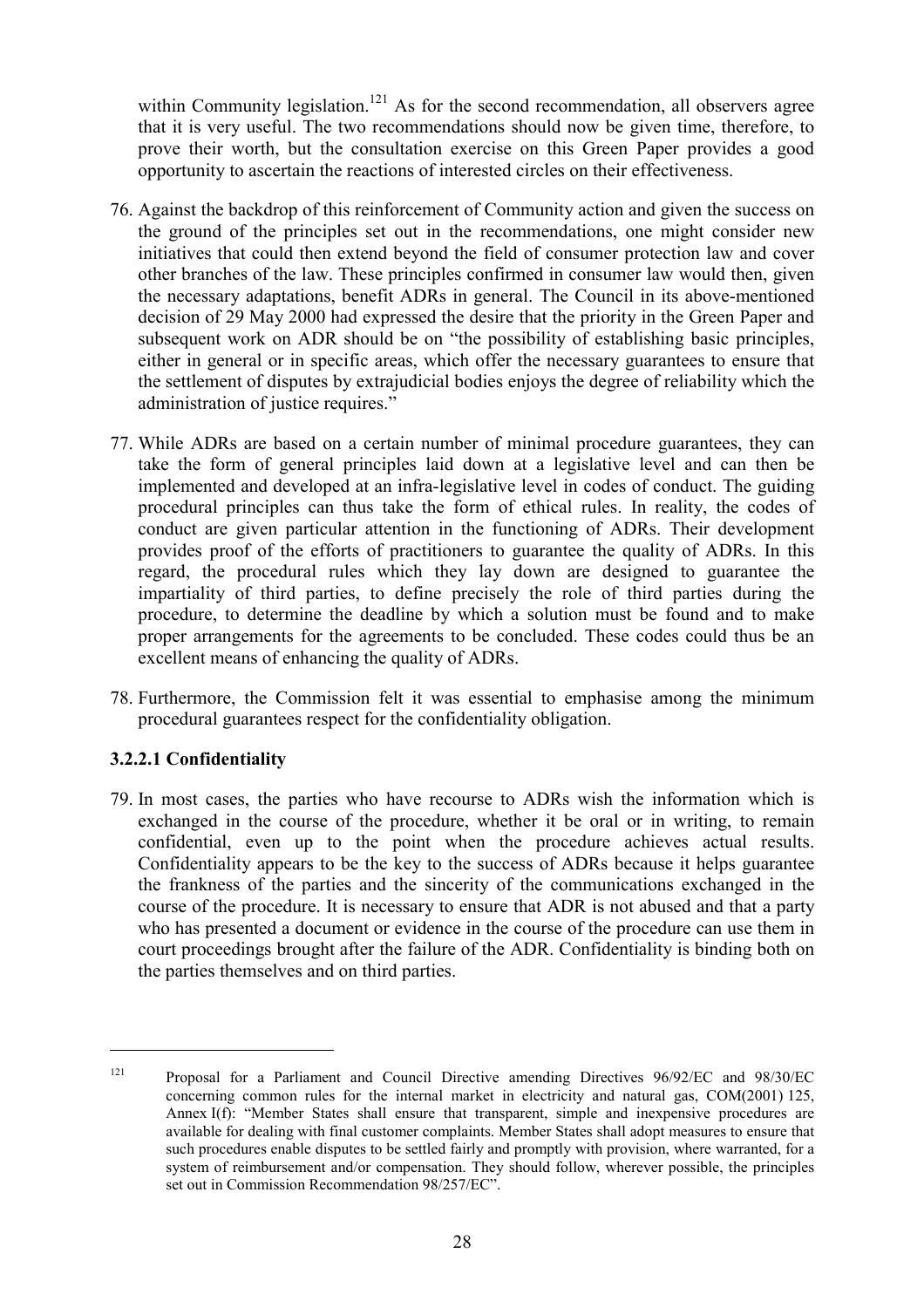- 80. The confidentiality obligation is binding first and foremost on the parties. Any information that may be exchanged between the parties in the course of the procedure should not be admissible as evidence in any subsequent court or arbitration procedure. A certain number of exceptions can be envisaged. For example, the parties can decide by common consent that all or part of the procedure will not be confidential. A party may divulge one or other aspect of ADR procedure if it is required to do so under an applicable law. Finally, a party may divulge the agreement that ends the dispute between the parties if this is essential for the implementation or performance of said agreement.
- 81. Most especially, the confidentiality obligation is binding on third parties. Where one of the parties conveys certain information to the third party in the course of bilateral discussions (a procedure referred to as "caucus"), the third party should not be able to divulge the information to the other party. Moreover, this confidentiality obligation provides a means of defining more precisely the role of the third party during the procedure in order to guarantee fairness. Where the third party is called upon to play an active role in the search for a solution to the dispute, he must necessarily respect the principle of adversarial debate and undertake to hear the parties separately only where the purpose is to help bring about an agreement. The possibility of hearing one or other party confidentially should be ruled out if the third party is to take a decision or make a recommendation at the end of the ADR process.. The above-mentioned Commission Recommendation of 4 April 2001 stipulates in the chapter on "Fairness" that "if at any stage, the third party suggests possible solutions for resolving the dispute, then each party should have the opportunity to present their viewpoint and comment on any argument, information or evidence presented by the other party".
- 82. As a rule the third party should not be able to be called as a witness or to intervene as an arbitrator within the framework of the same dispute if ADR has failed, as in the course of the procedure he may have had access to information which an arbitrator would not necessarily have been able to obtain. However, the confidentiality obligation imposed on the third party can be waived if the parties to ADR procedure allow such protected information to be divulged or if the third party himself who is by virtue of his profession required to maintain professional secrecy is obliged to divulge any such information under the terms of the applicable law.<sup>122</sup>

Question 10: What has been the experience of applying the Commission recommendations of 1998 and 2001?

Question 11: Could the principles set out in the two recommendations apply indiscriminately to fields other than consumer protection law and in particular be extended to civil and commercial law?

Question 12: Of the principles enshrined in the recommendations, which in your view could be incorporated in the legislation of all the Member States?

<sup>&</sup>lt;sup>122</sup> For example, the legislation on suspicions of money laundering, like the Directive of 19 November 2001 amending Directive 91/308/EEC on prevention of the use of the financial system for the purpose of money laundering, which, however, exonerates notaries, independent lawyers and law firms from the obligation to provide information on suspicions of laundering when they are acting for their client before, during and after legal proceedings or at the time of the evaluation of the legal situation of a client. This rule appears to benefit these professions when they act as the counsel for their clients, but not when they act as third parties responsible for ADRs.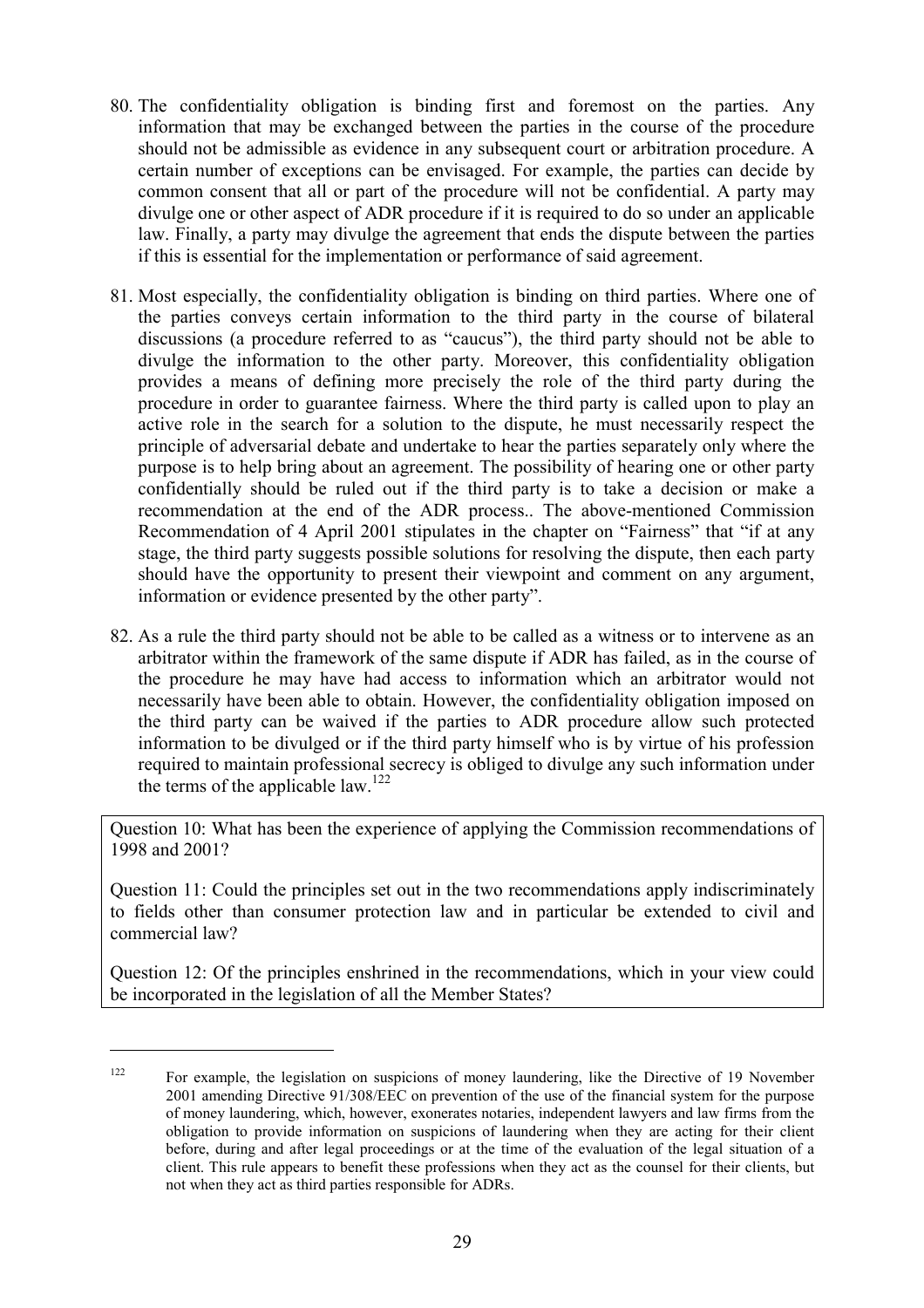Question 13: In your opinion, should the legislation of the Member States in regulated areas such as family law be harmonised so that common principles may be laid down with regard to procedural guarantees?

Question 14: What initiative do you think the institutions of the European Union should take, in close cooperation with interested circles, as regards the ethical rules which would be binding on third parties?

Question 15: Should the legislation of the Member States be harmonised so that the confidentiality of ADRs is guaranteed in each Member State?

Question 16: If so, how and to what extent should such confidentiality be guaranteed? To what extent should guarantees of confidentiality apply also to publication of the results of ADRs?

## **3.2.2.2 The validity of consent**

 $\overline{a}$ 

83. The parties' agreement is the essential and, from a certain standpoint, the most sensitive stage of the procedure. Indeed, care must be taken to ensure that the agreement concluded is genuinely an agreement. If the final agreement does not reflect the real wishes of the parties, that is, the actual compromise which the parties are willing to accept, with all that this implies in terms of waiver of their original wishes, ADR mechanism has not achieved its primary objectives, i.e. the genuine resolution of the dispute and the social pacification that ensues. Further problems can therefore be anticipated. For example, the validity of the agreement may be disputed, the responsibility of the third parties may be set at issue on the grounds that he "extracted" an unfair agreement from one of the parties, etc. In particular, in the event of an economic imbalance between the parties, the notion of a certain protective formalism is required when it comes to concluding and signing the agreement. All steps must be taken to guarantee the validity of the consent expressed. It would therefore appear that there is a need for a period of reflection before the signing<sup>123</sup> or a period of retraction after the signing of the agreement.<sup>124</sup> There is also the need to analyse the possibility of providing for a confirmation stage at which the validity of the agreement is verified prior to becoming an enforceable decision. A judge or notary would be in charge of this proceeding, though specialised bodies such as Chambers of Commerce might take their place in specific subject areas.

<sup>123</sup> The recommendation of 4 April 2001 stipulates in the chapter on "Fairness": "prior to the parties agreeing to a suggested solution for resolving the dispute, they should be allowed a reasonable period of time to consider this solution".

<sup>124</sup> This legal technique is well known in Community law. See, for example, Council Directive 85/577/EEC of 20 December 1985 concerning the protection of consumers in the case of contracts negotiated outside commercial establishments, OJ L 372, 31.12.1985 p.31; Council Directive 90/619/EEC of 8 November 1990 on the coordination of laws, regulations and administrative provisions relating to direct life assurance, laying down provisions to facilitate the effective exercise of freedom to provide services and amending Directive 79/267/EEC (second life insurance Directive), OJ L 330, 29.11.1990, p. 50; Directive 94/47/EC of the European Parliament and the Council of 26 October 1994 on the protection of purchasers in respect of certain aspects of contracts relating to the purchase of the right to use immovable properties on a timeshare basis, OJ L 280, 29.10.1994, p. 83; Directive 97/7/EC of 20 May 1997 on the protection of consumers in respect of contracts negotiated at a distance, OJ L 144, 4.6.1997, p. 19.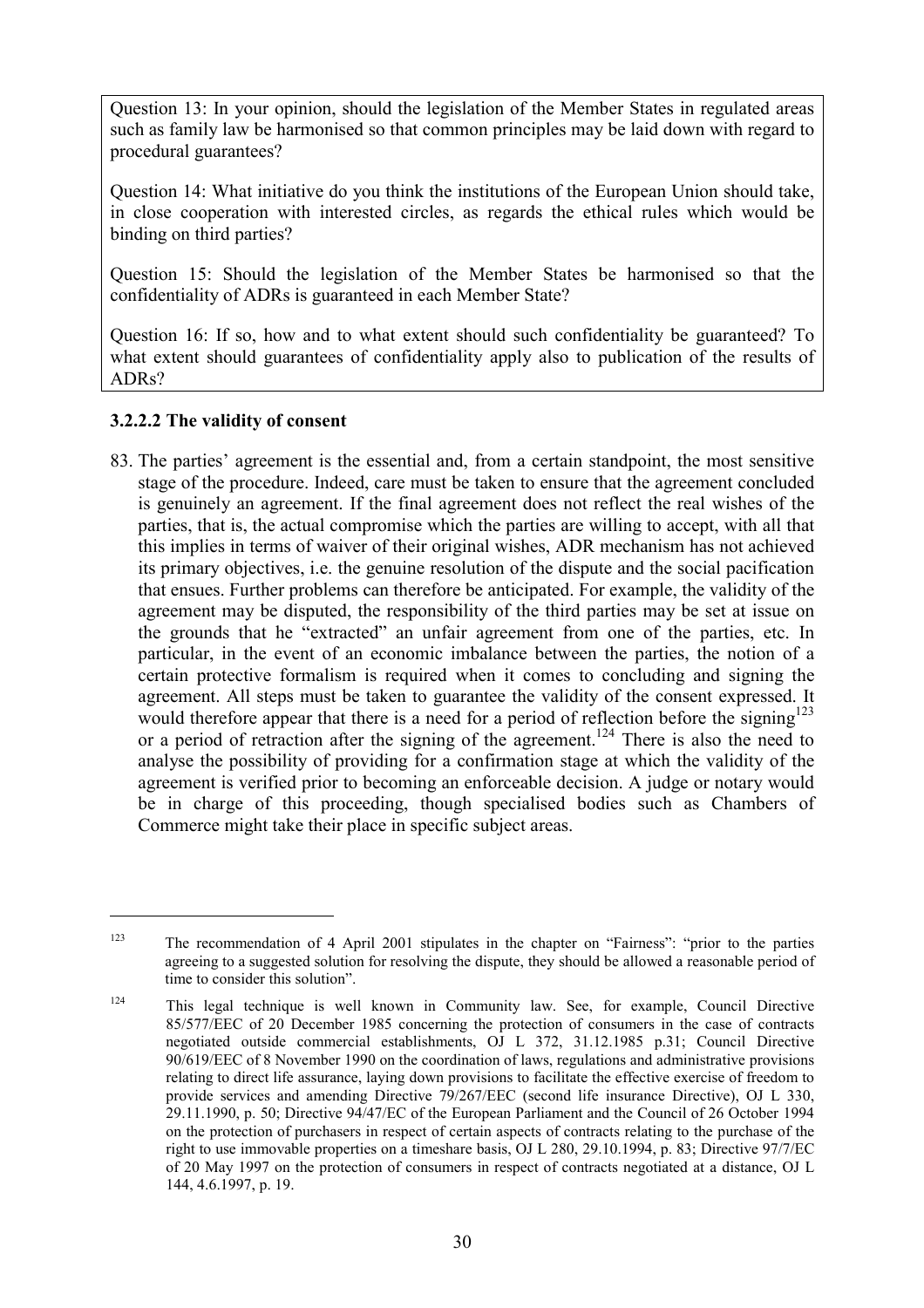#### **3.2.2.3 The effectiveness of ADRs**

- 84. In the field of consumer protection law, the third party can be called upon to adopt a formal position on the solution to the dispute in the form of a decision which can be binding on a party. This is the case for clients' ombudsmen who were appointed by certain professional sectors such as banks and insurance companies and whose decisions are binding on the companies who are affiliated to the scheme. In this case, the effectiveness of the decision taken can essentially be measured in terms of marketing. If these professionals do not in fact comply with these decisions, they run the risk that this decision will be published, or if they are affiliated to a commercial system which, for example, awards quality labels, they may be excluded from this system.
- 85. Where ADRs lead to an agreement between the parties, one might question the scope of such an agreement, in particular in the context of a cross-border dispute. Indeed, the question of the legal qualification of the agreement arising from ADR mechanism is determining for the effectiveness of ADRs. However, the variety of names used in the Member States for agreements arising from ADR mechanisms makes the picture particularly complex. In certain States, ADR can in fact often lead to a simple contractual transaction, but it can also yield other arrangements, such as conciliation minutes or mediation minutes. All these arrangements are in fact "transactions", whatever name is applied to them. Agreements between parties can thus be implemented insofar as they are made enforceable, either because the judge gives his approval and issues an enforceable order or the parties have recourse to an authentic deed executed before a public official, such as a notary. Finally, in certain Member States the transactions set out in the minutes of an approved ADR session are deemed to be enforceable.<sup>125,126</sup> However, the transaction does not have the same legal force in all Member States. Consequently, the question of the validity of this agreement (and therefore of its effectiveness) depends on the law as dictated by the rules governing conflicts of laws.<sup>127</sup>
- 86. In addition, a legal settlement, within the meaning of the Brussels Convention and of the Brussels I Regulation,<sup>128</sup> is merely a contract concluded before the judge whereby the parties end the dispute through reciprocal concessions. Also, as the Court held in a case on the Brussels Convention of 1968, which the "Brussels I" Regulation replaces,  $^{129}$  such settlements do not constitute "decisions" within the meaning of Article 25 of the Convention, as "settlements in court are essentially contractual in that their terms depend first and foremost on the parties' intention". In the event of any conflict between a contested trial and an agreement resulting from an alternative dispute resolution

<sup>&</sup>lt;sup>125</sup> If the court before which the transaction was concluded is recognised by the judicial administration of the *Land*, in accordance with article 794, paragraph 1, of the Code of Civil Procedure.

<sup>&</sup>lt;sup>126</sup> Since 1998, article 1441-4 of the new French Code of Civil Procedure has authorised the President of the *Tribunal de Grande Instance*, seised on application by a party to the settlement to make the deed which is presented to him enforceable. However, the legal nature of the settlement thus approved is still under debate – is it a court decision as such or is it rather of contractual status?

<sup>&</sup>lt;sup>127</sup> Uniform rules on conflicts of law in this area were laid down at Community level by the Rome Convention of 19 June 1980 on the law applicable to contractual obligations, consolidated version published in OJ C 27, 26.1.1998, p. 36.

<sup>&</sup>lt;sup>128</sup> Article 58 of the regulation.

<sup>129</sup> Case C-414/92 *Solo Kleinmotoren* [1994] ECR I-2237 (judgment given on 2 June 1994).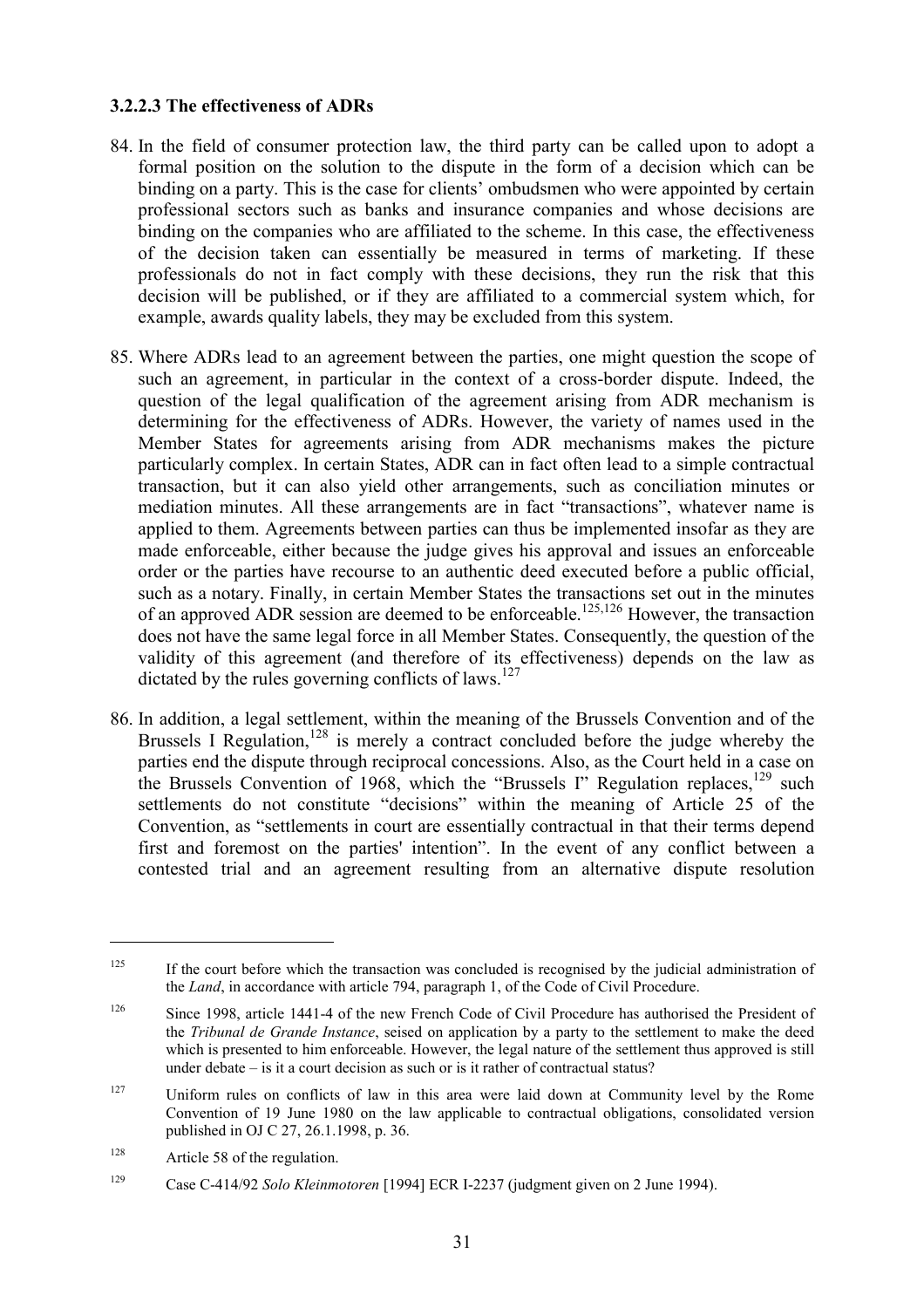mechanism having the same aim in view, ADR agreement, which is similar to a legal transaction, will not provide a basis for opposing the exequatur request of this judgment.

87. Moreover, authentic instruments benefit from the simplified exequatur system set in place by the Brussels Convention and the Brussels I Regulation allowing them to circulate on the territory of the European Union. The Court<sup>130</sup> reiterates, citing the Jenard-Möller report on the Convention of Lugano,<sup>131</sup> that the conditions which had to be fulfilled by authentic instruments in order to be regarded as authentic are as follows: "the authenticity of the instrument should have been established by a public authority; this authenticity should relate to the content of the instrument and not only, for example, the signature; the instrument has to be enforceable in itself in the State in which it originates". The Court holds on this basis that "An acknowledgement of indebtedness enforceable under the law of the State of origin whose authenticity has not been established by a public authority or other authority empowered for that purpose by that State does not constitute an authentic instrument within the meaning of Article 50 of the [Brussels] Convention". It has been suggested that certain minutes of ADRs could, if they were drawn up by public authorities and made enforceable, be considered as authentic instruments within the meaning of the Brussels I Regulation. Those which do not arise from the wishes of the parties and have not received the approval of a public authority (for example a judge or a notary) could not benefit from these rules. As a result of these considerations, there is much heterogeneity in the nature of the agreements arising from ADR mechanisms and in terms of their legal force and therefore of their international effectiveness at European level. Furthermore, paradoxically the attempt to avoid court proceedings, which is the whole point of ADR mechanisms, leads to a recourse to the judge to confer binding force on the agreements resulting from such mechanisms.

Question 17: In your opinion, should there be a Community rule to the effect that there is a period of reflection following ADR procedures before the agreement is signed or a period for withdrawal after the signing of the agreement? Should this question be instead handled within the framework of the ethical rules to which the third parties are subject?

Question 18: Is there a need to make ADR agreements more effective in the Member States? What is the best solution to the question recognition and enforcement of ADR agreements in other Member States of the European Union? Should specific rules be adopted to render ADR agreements enforceable? If so, subject to what guarantees?

# **3.2.3 Should third parties be given a status?**

88. The third party or parties responsible for the ADR procedure are in fact selected by the parties. Either the parties designate them directly or they refer to a body which is then responsible for designating them. This selection process is facilitated when the third parties offer guarantees resulting from the ethical rules which they have committed themselves to respect, as mentioned earlier. In addition, the training of third parties raises the question of their accreditation.

<sup>130</sup> Case C-260/97 *Unibank AS v Flemming G. Christensen* [1999] ECR I-3715 (judgment given on 17 June 1999).

<sup>131</sup> OJ C 189, 28.7.1990, p. 57, paragraph 72.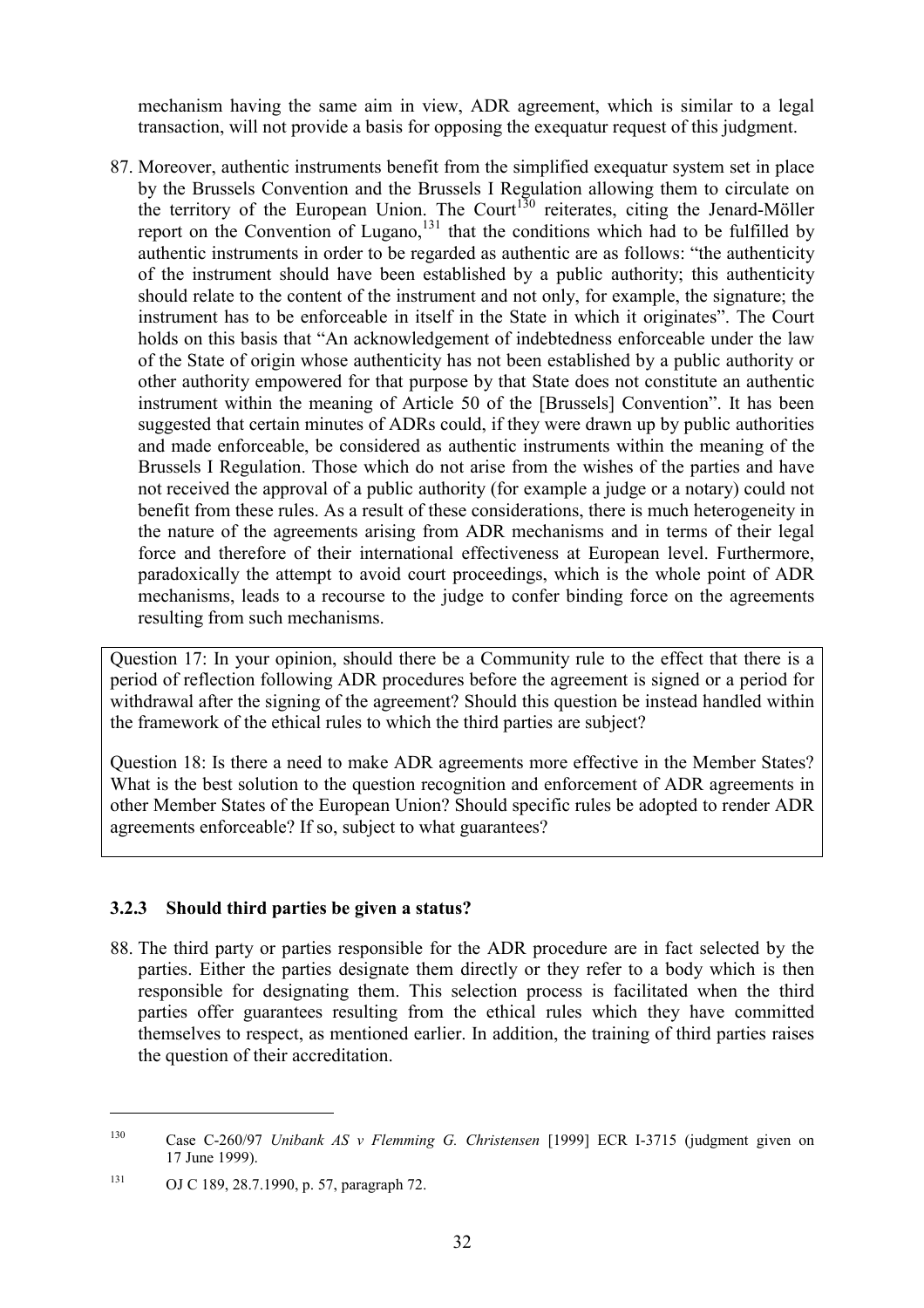## **3.2.3.1 The training of third parties**

- 89. The quality of ADRs is essentially contingent upon the jurisdiction of the third parties who are responsible for ADR mechanisms. Proper training is required to master the techniques involved in ADR. Vocational training therefore plays a pivotal role, not only with regard to the functioning of ADRs and of their quality, and therefore from the point of view of the protection of users of ADRs, but also with a view to the free provision of ADR services secured by Article 49 of the Treaty.
- 90. Judges themselves need specific training. The third parties charged with ADRs in the context of court proceedings must always furnish proof of the necessary skill, training or minimal experience, which is assessed on a case-by-case basis by judges or recognised in the form of an accreditation. However, no such conditions are imposed on third parties responsible for conventional ADRs.
- 91. Whether or not they belong to a regulated profession, third parties are sometimes members of associations. Such associations encourage their members to follow a training course or are sometimes called upon to offer ADR training themselves and to set in place, alongside the training courses they provide, a system of certification, accreditation and periodic evaluation of their members. Furthermore, these associations develop ethical codes and procedural regulations. It might be important to establish specific ADR expertise so that, where the third party is not a member of a regulated profession, his qualifications can be verified and his freedom of movement can thus be secured.

#### **3.2.3.2 Accreditation of third parties**

- 92. One of the tasks of the public authorities is to make sure that minimal guarantees exist to ensure the competence of third parties. We should consider whether the public authorities should support the efforts of the practitioners by setting in place third party accreditation systems that should not, however, be allowed to jeopardise the flexibility and simplicity of  $ADRs.$ <sup>132</sup>
- 93. Where the third parties belong to a regulated profession, the general system of recognition of qualifications between Member States<sup>133</sup> or the Directives to facilitate the provision of services and the right of establishment for lawyers would be applicable.<sup>134</sup> Otherwise, difficulties are to be expected.

<sup>&</sup>lt;sup>132</sup> See in particular the opinion of the European Parliament on the above-mentioned draft Brussels I Regulation, amendments 35 and 39, OJ C 146, 17.5.2001 p. 94.

<sup>&</sup>lt;sup>133</sup> Working document of the services of the European Commission of 21 May 2001 on the future regime for professional recognition:

http://europa.eu.int/comm/internal\_market/en/qualifications/consultation\_en.pdf

<sup>&</sup>lt;sup>134</sup> Council Directive 77/249/EEC of 22 March 1977 to facilitate the effective exercise by lawyers of freedom to provide services, OJ L 78, 26.3.1977, p. 17; Parliament and Council Directive 98/5/EC of 16 February 1998 to facilitate practice of the profession of lawyer on a permanent basis in a Member State other than that in which the qualification was obtained, OJ L 77, 14.3.1998, p. 36; Council Directive 89/48/EEC of 21 December 1988 on a general system for the recognition of higher-education diplomas awarded on completion of professional education and training of at least three years' duration, OJ L 19, 24.1.1989, p. 16; Council Directive 92/51/EEC of 18 June 1992 on a second general system for the recognition of professional education and training to supplement Directive 89/48/EEC, OJ L 209, 24.731992, p. 25; Parliament and Council Directive 1999/42/EC of 7 June 1999 establishing a mechanism for the recognition of qualifications in respect of the professional activities covered by the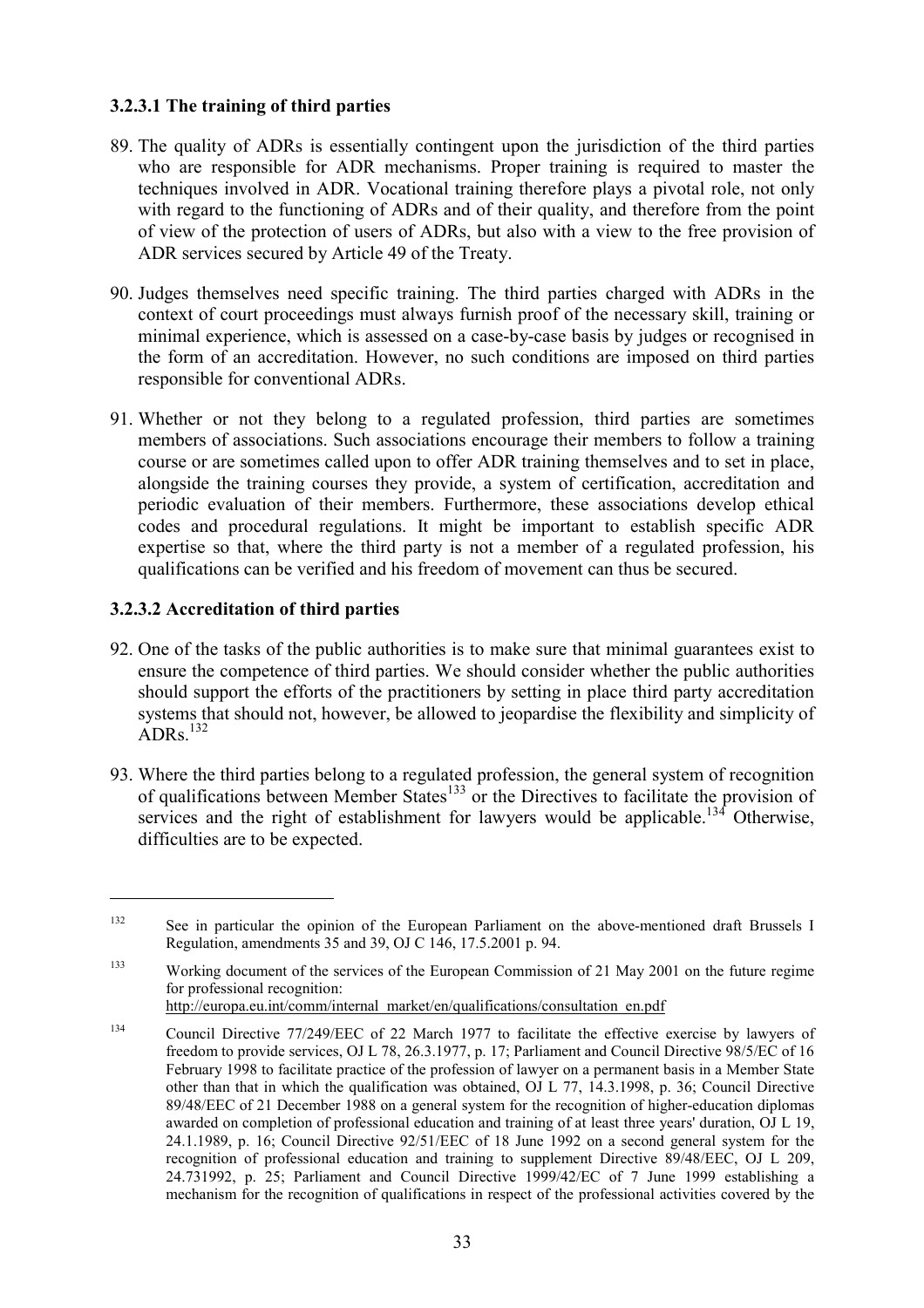#### **3.2.3.3 The liability of third parties**

 $\overline{a}$ 

94. Finally, the question of the liability of third parties must also be addressed. Third parties may be liable for the consequences of their intervention in the procedure, whether it be in a personal capacity where they intervene as private citizens or even, in certain cases, in a public issue, in the event of an irregularity in ADR process. Examples might include a violation of the confidentiality obligation or a proven lack of impartiality which benefits one of the parties. They may also be liable under common civil liability law of the Member States, even if the Member States do not appear to have specific rules on the liability of mediators or conciliators.<sup>135</sup> We might envisage the creation of a system of liability or at least specific rules that determine the precise role of third parties in the procedure (often confined to that of a catalyst). In any event, we should probably seek to avoid blocking the wishes and initiatives of parties by excessively binding measures.

Question 19: What initiatives in your view should the Community institutions take to support the training of third parties?

Question 20: Should support be given to initiatives to establish minimum training criteria with a view to the accreditation of third parties?

Question 21: Should special rules be adopted with regard to the liability of third parties? If so, which rules? What role should ethical codes play in this field?

Directives on liberalisation and transitional measures and supplementing the general systems for the

recognition of qualifications, OJ L 201, 31.7.1999, p. 77.<br>In any case, this was not mentioned in the replies to the questionnaire. In certain countries there are precise rules governing their appointment and the required qualifications, and therefore their removal from office or dismissal in the event of failure to comply with their obligations must be provided for. Thus, in France, article 3-2 of the decree of 20 March 1978 concerning justice conciliators stipulates that the judicial authority can dismiss them prior to the expiry of their mandate by a reasoned decision, having heard the interested parties.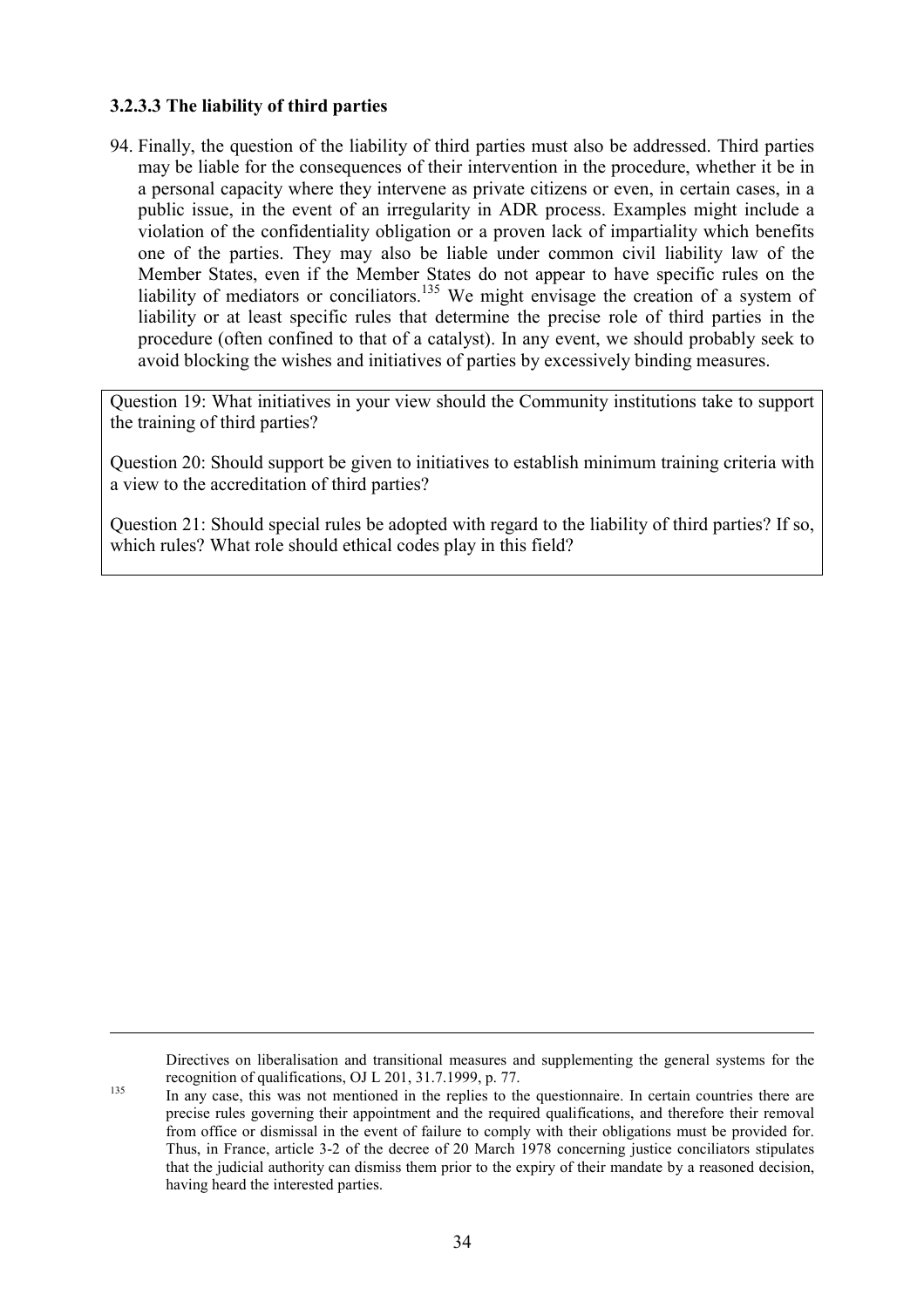#### **SUMMARY OF QUESTIONS**

Question 1: Are there problems such as to warrant Community action on ADR? If so, what are they? What is your opinion on the general approach to ADR that should be followed by the institutions of the European Union, and what might be the scope of such initiatives?

Question 2: Should the initiatives to be taken be confined to defining the principles applicable to one single field (such as commercial law or family law) – field by field – and in this way discriminate between these different fields, or should they as far as possible extend to all the fields governed by civil and commercial law?

Question 3: Should the initiatives to be undertaken deal separately with the methods of online dispute resolution (ODR) (an emerging sector which stands out because of its high rate of innovation and the rapid pace of development of new technologies) and the traditional methods, or on the contrary should they cover these methods without making any differentiation?

Question 4: How might recourse to ADR practices be developed in the field of family law?

Question 5: Should the legislation of the Member States be harmonised so that in each Member State ADR clauses have the same legal value?

Question 6: If so, should the validity of such clauses be generally accepted or should such validity be limited where these clauses appear in membership contracts in general or in contracts with consumers in particular?

Question 7: What in any case should be the scope of such clauses?

Question 8: Should we go as far as to consider that their violation would imply that the court has no jurisdiction to hear the dispute, for the time being at least?

Question 9: Should the legislation of the Member States be harmonised so that in each Member State recourse to an ADR mechanism entails suspension of the limitation periods for the seising of courts?

Question 10: What has been the experience of applying the Commission recommendations of 1998 and 2001?

Question 11: Could the principles set out in the two recommendations apply indiscriminately to fields other than consumer protection law and in particular be extended to civil and commercial law?

Question 12: Of the principles enshrined in the recommendations, which in your view could be incorporated in the legislation of all the Member States?

Question 13: In your opinion, should the legislation of the Member States in regulated areas such as family law be harmonised so that common principles may be laid down with regard to procedural guarantees?